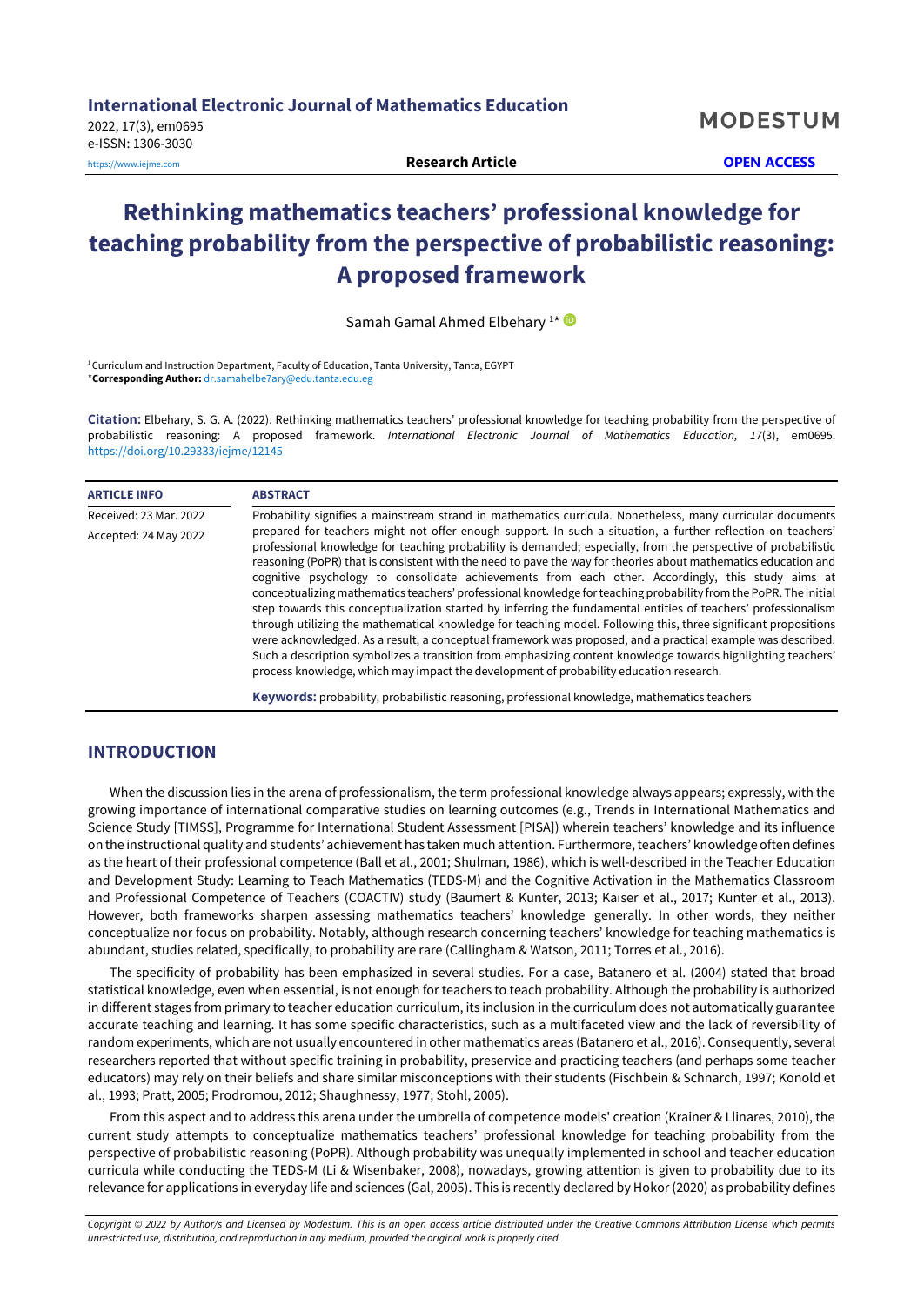one essential concept in our daily life through which better decisions could be performed, particularly in uncertain situations. Accordingly, probability as a content area has emerged globally as a mainstream strand in mathematics curricula (Jones et al., 2007) and was included in the National Council of Teachers of Mathematics (NCTM) standards from kindergarten to the secondary level (NCTM, 2000).

Acknowledging that the creation of such competence models in probability requires much focus on thinking processes while teachers still approach statistics and probability lessons like other mathematical topics;they focus only on procedures and results rather than thinking and reasoning processes (the 10<sup>th</sup> Congress of European Research in Mathematics Education [CERME10]) (Dooley & Gueudet, 2017). This is detailed in the Guidelines for Assessment and Instruction in Statistics Education's (GAISE) report since college students should learn statistical thinking to cook creatively instead of merely following traditional recipes (Franklin et al., 2007). Moreover, Garfield and Ben-Zvi (2008) asserted that the main challenge in teaching and learning statistics is to ensure that students have not only obtained the mechanics of statistical methods but, further, concepts underlying statistical reasoning.

The above argumentation is consistent with the direction of the future research (Chernoff & Sriraman, 2014), wherein the need to "pave the way for theories about mathematics education and cognitive psychology to recognize and incorporate achievements from the other domain of research" (Gillard et al., 2009, p. 13) has been acknowledged. That is significant to discuss within the scope of teachers' knowledge since psychologically, in the case of probability, the world of personal attitudes and intuitions signifies one source of success or failure of teaching and determines whether learners accept or ignore what they learn (Kapadia & Borovcnik, 2010).

# **THE FRAMEWORK PROGRESSION**

In order to conceptualize mathematics teachers' professional knowledge for teaching probability from the perspective of probabilistic reasoning (PoPR), and further exhibit it through the expected framework, the following steps were conducted.

#### **Step I: Reviewing the Literature on Teachers' Knowledge for Teaching Probability**

In this step, the mathematical knowledge for teaching (MKT) model (Ball et al., 2008) was used to crystallize the previous studies on teachers' knowledge. It signifies a well-defined practice-based framework utilized by many organizations to drive the improvement of teaching (Kleickmann et al., 2013). According to the MKT, teachers' knowledge comprises subject matter knowledge (SMK) and pedagogical content knowledge (PCK) that involves knowledge of content and students (KCS), knowledge of content and teaching (KCT), and knowledge of content and curriculum (KCC). Thus, this framework worked significantly as a lens to categorize the studies on teachers' knowledge for teaching probability through which the initial entities of the framework were determined as follows:

#### *Knowledge of probability [KoP] (The essence of professional knowledge)*

Since this study speculates the PoPR that implicitly includes teachers' conceptions, it is worthy to note Batanero et al. (2010), Godino et al. (2008), and Torres and Contreras's (2014) interpretation ofteachers' professional knowledge forteaching probability. According to them, the epistemological reflection on the meaning of concepts, which corresponds to the notion of SMK within the MKT model, denotes an essential component.

Probability has two primary interpretations that are the statistical and epistemic facets. The statistical side is relevant to the objective mathematical rules that govern random processes. On the contrary, the complementary epistemic side views probability as a personal degree of belief; it depends on the information available to the person assigning the probability (Hacking, 1975). Accordingly, the theoretical, experimental, intuitive, and subjective probability imply the primary interpretations, in which they appear in the K-12 school curriculum, and mathematics teachers should understand it to teach probability for primary and lowersecondary school students (Dollard, 2011; Sharma, 2016; Torres & Contreras, 2014; Torres et al., 2016).

The theoretical and the experimental probability represent the two main interpretations in the objective school, in which none of them is suitable for all situations, and the appropriate approach of probability should be adapted depending upon the context (Kvatinsky & Even, 2002, 2010; Torres & Contreras, 2014). During classroom instruction, theoretical probability considers the most used interpretation. It can be easily applied to several random devices such as dices in which the outcomes of the sample space are assumed to be equally likely. Furthermore, it enables teachers to avoid the uncertainty of real random phenomena (Dollard, 2011; Stohl, 2005). On the other side, because of the increasing interest in using technology and simulation software in teaching probability, the experimental approach is now receiving growing treatment (Batanero et al., 2005b, 2016). That explicitly appears in many curricula standards documents such as the NCTM (2000) and the Common Core State Standards for Mathematics (CCSSM, 2010).

The subjective approach treats probability as a language for describing the level of uncertainty that one feels (Liberman & Tversky, 1996). Thus, different people may assign different subjective probabilities to the same event (e.g., election results) if they have different information or scope of view (Dollard, 2011; Kvatinsky & Even, 2002). Formally and by the school curriculum, this approach can be implemented through the intuitive explanation and the concept of conditional probability. The intuitive interpretation appears at the primary level when students first encounter the notion of probability through employing a variety of qualitative expressions (i.e., probable, unlikely, and possible) to express their degrees of confidence in the occurrence of events (Batanero et al., 2005a; Godino et al., 1987). Later, when the students enter secondary school, they learn the subjective probability through the concept of conditional probability and the Bayesian theorem (Lindley, 1994), which describes an update of the predictor's knowledge of a particular event when additional information is provided (Kvatinsky & Even, 2002).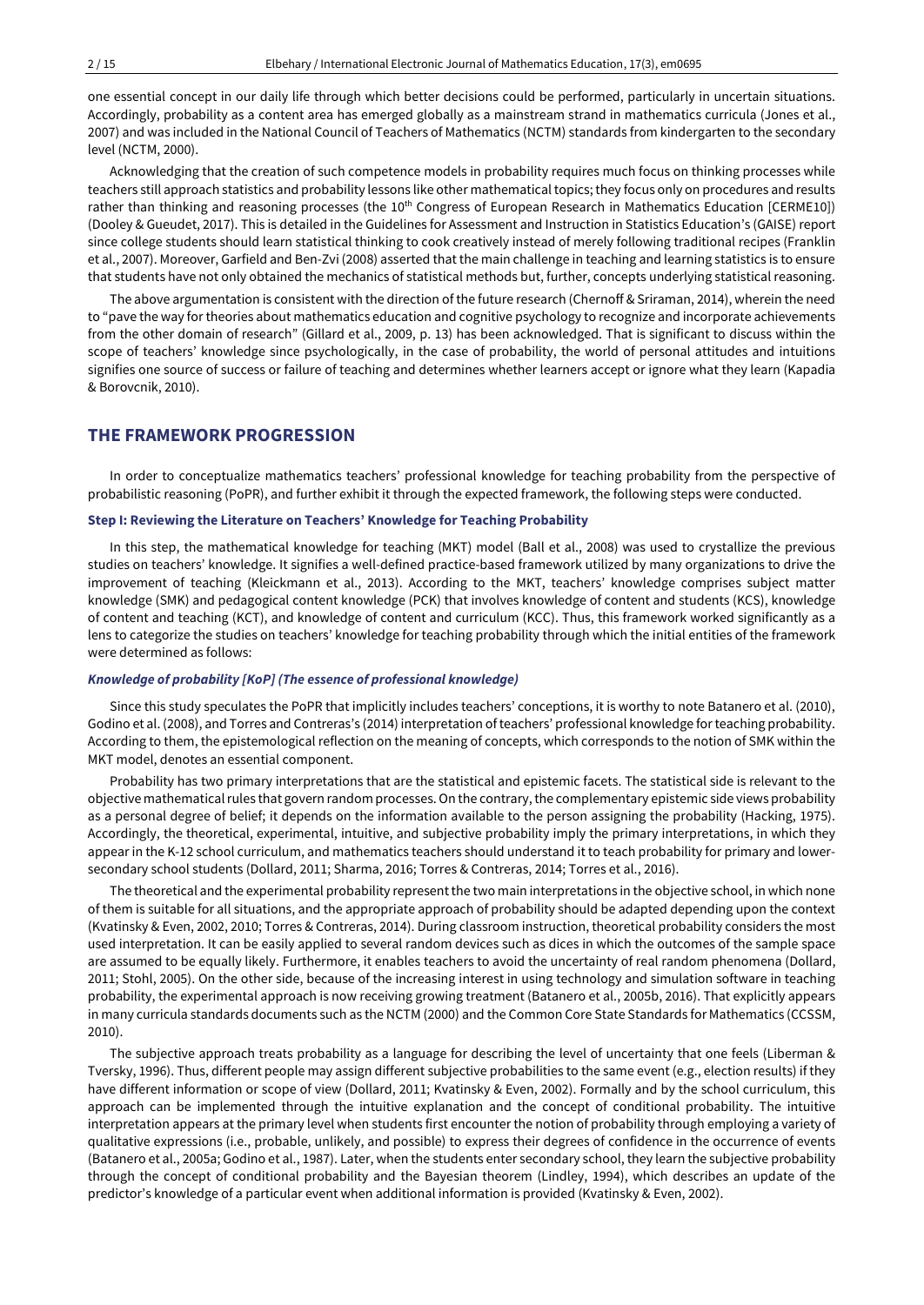#### *Knowledge of teaching probability [KoTP]*

There are many aspects relevant to teaching probability were emphasized in the literature, for example:

- 1. **Warm up the probability lesson:** Teachers should approach the probabilistic ideas through daily activities, which help students adapt their intuitive understanding of uncertainty to capture the formal concept of probability (Kataoka et al., 2008).
- 2. **Access activities of probability:** Teachers' knowledge to explain the probabilistic concepts appear in the textbooks represents a basic repertoire for teaching probability (Kvatinsky & Even, 2002). In other words, many concerns regarding teachers' capacity to access the implemented activities have been highlighted in the literature (Gusmão et al., 2010; Kataoka et al., 2010; Torres et al., 2016). For example, teachers should know how to calculate simple, compound, and conditional probability, understand the concepts of variability, expectation, randomness, and independence, explain the meaning of the assigned number to probability, and distinguish between mutually exclusive events and independent events. Moreover, they also are required to differentiate between the mathematical and the statistical problem (Franklin et al., 2007).
- 3. **Connect and differentiate among the different interpretations of probability:** On one side, Batanero et al. (2016) regarded the value of the explicit differentiation between the theoretical model of probability and the frequency data from reality in a way wherein students can model the real-life phenomena. On the other side, Chaput et al. (2011), Gusmão et al. (2010), Savard (2010), Theis and Savard (2010), and Torres and Contreras (2014) emphasized the connection between theoretical and experimental approaches to enhance students' probabilistic reasoning. Such a connection leads to debating the law of large numbers (Dollard, 2011; Kapadia & Borovcnik, 2010; Sharma, 2016; Stohl, 2005). Consequently, teachers' knowledge to select and adapt the appropriate activity relevant to each probability interpretation is essential. While data modeling helps the students acquire the experimental probability, the simulation using theoretical probabilistic models will provide them with data (Prodromou, 2012).
- 4. **Utilize various representations of probability:** Many researchers emphasized the importance of teachers' familiarity with diverse representations to provide students with a sufficient understanding of probability (Danisman & Tanisli, 2017; Even & Kvatinsky, 2010; Theis & Savard, 2010). For instance, teachers may use tables, pipe diagrams, area models, Venn Diagrams, or tree diagrams to clarify the probability concepts adequately. Furthermore, the simulation process is widely discussed in the literature, either through some concrete materials (e.g., spinners) or via computerized simulators. It helps sustain students' motivation and overcome their deterministic reasoning by comparing the observed outcomes with their prior predictions (Grenon et al., 2010; Kapadia & Borovcnik, 2010).

#### *Knowledge of students' probability knowledge [KoSPK]*

According to Danisman and Tanisli (2017), teachers' knowledge about students includes recognizing their prior knowledge; misconceptions that were also stressed by Stohl (2005) as teachers should perceive students' conceptions of probability; difficulties; and various levels of cognitive development. For instance, students' understanding of ratios, proportions, percentages, fractions, and rational number concepts related to probability is crucial to be investigated. This demands profound curriculum knowledge (i.e., horizontal and vertical knowledge) through which mathematics teachers connect what students learn in previous gradeswith the requirements to understand current probability concepts. Forthis matter, Batanero et al. (2016) guided mathematics teachers to be aware of research results that explain students' probabilistic reasoning and misconceptions; and further the appropriate instructional approaches that can help develop that reasoning.

#### *Knowledge of Probability Language [KoPL]*

The consideration of language has been strengthened not only in the case of probability but also for the whole statistics education, in which discussing the statistical content by the teacher who is conscious of the statistical words positively affects students' understanding (Otani et al., 2018). More specifically, about probability, many researchers highlighted the probability language as a fundamental aspect of teachers' knowledge (Batanero et al., 2016; Brijlall, 2014; Danisman &Tanisli, 2017; Dollard, 2011; Gal, 2005; Gusmão et al., 2010; Park City Mathematics Institute [PCMI], 2017; Torres & Contreras, 2014). Within this scope, Skoumpourdi and Kalavassis (2003) declared that utilizing probabilistic expressions and suitable vocabularies for the students draws a necessary condition for warming up the probability lesson. Hence, connecting the students' everyday intuitions of chance manifested in their natural language with the academic language of probability signifies a further challenge for mathematics teachers (Batanero et al., 2016; PCMI, 2017). Moreover, teachers' awareness of the differences between both languages is needed (Kazima, 2007; Paul & Hlanganipai, 2014; Nacarato & Grando, 2014). As noted, the usage of probabilistic words during formal instruction sometimes varies from how these words are practiced in everyday life (Sharma, 2016). Based on the literature review detailed above, mathematics teachers' professional knowledge for teaching probability consolidates **KoP**, which outlines the heart of teachers' knowledge and indicates their deep understanding of the subject (Shulman, 1986). Also, this **KoP** intersects knowledge of the language, teaching, and students, to construct **KoPL**, **KoTP**, and **KoSPK**, respectively, as portrayed in **Figure 1**.

According to **Figure 1**, the exhibited interplay among the four aspects of teachers' knowledge can overcome two reservations regarding the MKT model. While the first reservation denotes using the term PCK that did not appear as an appropriate name to identify the right side (i.e., the combination of KCS, KCT, and KCC) of the MKT framework (Hurrell, 2013), the second implies that interactions among knowledge domains were not displayed, which stands an obstacle towards categorizing teachers' knowledge (Marks, 1990). For clarification, the **KoP** component in **Figure 1** exemplified the core of teachers' professional knowledge instead of being a distinct aspect by itself. Additionally, such **KoP**, which resembles SMK in the MKT model, intersects knowledge of the language, teaching, and students, to define **KoPL**, **KoTP**, and **KoSPK**, respectively, as stated earlier.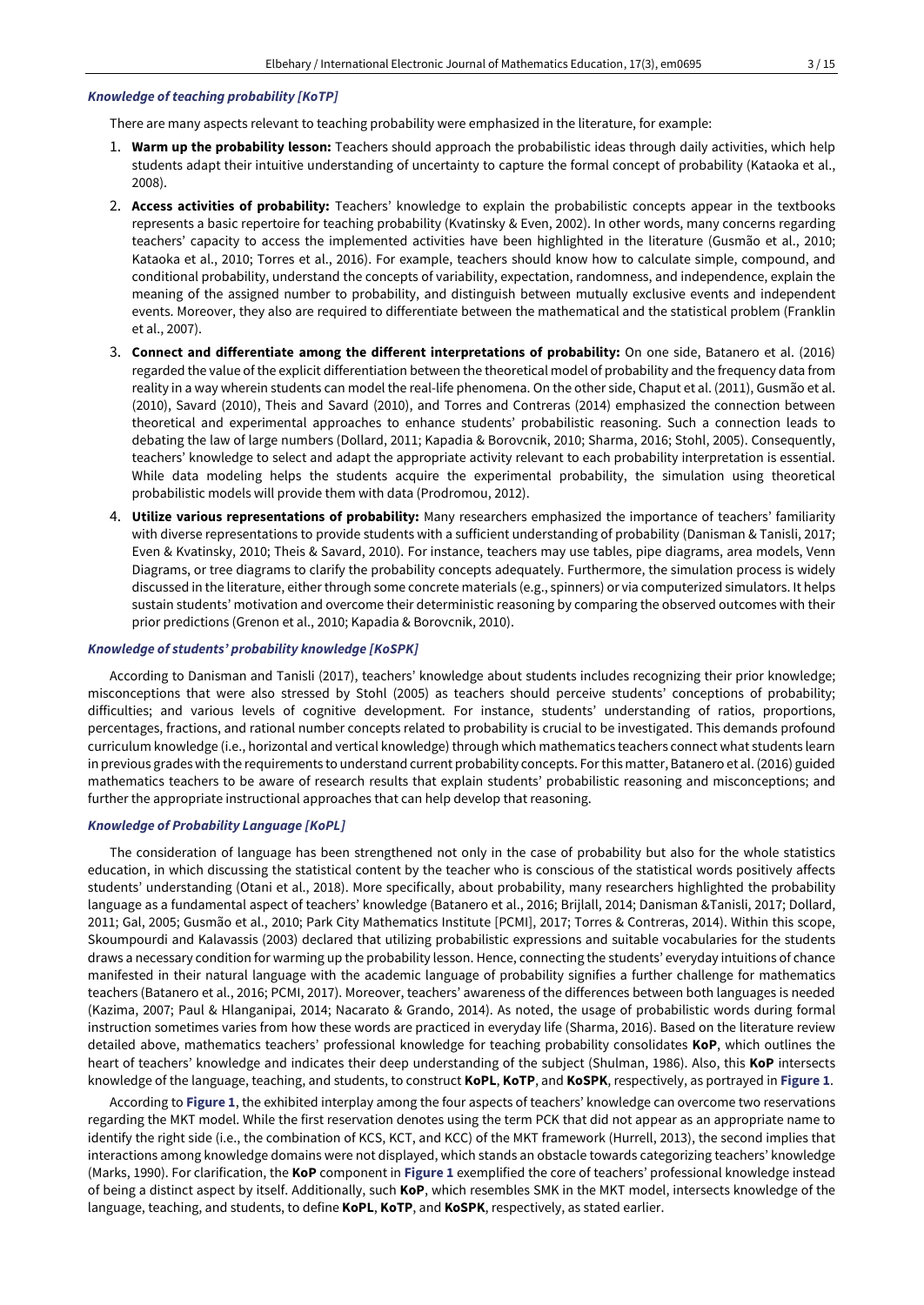

**Figure 1.** The initial entities of the proposed framework, building upon a literature review on probability education

The above paragraph explains how the interaction among aspects of teachers' knowledge was considered in the proposed model. Moreover, such interpretation acknowledges Shulman's (1987) original idea about the PCK that should embody the intersection between content knowledge and pedagogy (e.g., Marks, 1990). That is, PCK is a

"special amalgam of content and pedagogy that is uniquely the province of teachers, their own special form of professional understanding" (Shulman, 1987, p. 8),

which meets what Dewey (1964) declared that separating content from method distorts teachers' knowledge. This also matches Brijlall's (2014) exploration of PCK for teaching probability in the South African context, wherein a strong relationship between teachers' content knowledge and their teaching practices was exposed.

Since the MKT model signifies a distinctive contribution to addressing the demands for effective teaching that ensures a positive impact on students' performance (Kleickmann et al., 2013), several discussions regarding teachers' knowledge for teaching probability have adapted this perspective (Birel, 2017; Danisman & Tanisli, 2017; Kvatinsky & Even, 2002; Papaieronymou, 2009; Torres et al., 2016). For example, Danisman and Tanisli (2017) explored secondary school teachers' PCK of probability and revealed that their knowledge was insufficient; besides, teachers' beliefs were identified as the most influential factors affecting their PCK. Also, Chick and Baker(2005) detailed multiple issues aboutthe content knowledge and PCK fortwo teachers who taught probability lessons to fifth-grade students. Hence, they highlighted that the probability concepts embedded in the curriculum and further appeared during the implementation should be understood by the teachers themselves.

Furthermore, for the pre-service mathematics teachers (PSMTs), Birel (2017) examined their SMK defined by procedural and conceptual knowledge of basic probability concepts. Accordingly, the results proved that although PSMTs showed a high achievement in procedural knowledge, most of them had difficulties solving questions that required conceptual knowledge. While Birel's (2017) study was conducted in the Turkish context, Contreras et al. (2011) confirmed the prospective Spanish primary school teachers' inadequate knowledge and the need to strengthen teachers' preparation to teach probability.

One critical point of these studies is that they centered around assessing teachers' practical knowledge and merely described it as insufficient or inadequate. More precisely, such investigations neither regarded teachers' reasoning processes nor the cognitive biases underpin their insufficient knowledge or practices. Perhaps that is because of the general tendency concerning teachers' knowledge research to strengthen the content knowledge more than process knowledge. Besides, the MKT approach cannot adequately satisfy the study of probability, wherein the probabilistic reasoning that varies from reasoning in other mathematics areas has a distinct emphasis (Stohl, 2005). As reported by Kapadia and Borovcnik (2010), to think probabilistically, when it is not always reasonable to seek a closed solution as one would expect in mathematics, it is time to substitute Heitele's (1975) fundamental ideas with an approach that perceives the concepts from a non-mathematical perspective. This pulls us back to the direction of future research that calls for connecting mathematics education perspective on probability with its roots in psychological research. Because of such concerns, the proposed framework has not only relied on issues raised in the previous studies (i.e., the first step), but it also attempted to express a new angle that may exhibit the psychological facet of teachers' knowledge for teaching probability represented by their reasoning processes and conceptions. These ideas are further detailed in the next step.

#### **Step II: Defining the Study Propositions**

In this step, three principal propositions were defined to exhibit the psychological facet of teachers' knowledge. These propositions outline the researcher's viewpoint on how the research gap can be fulfilled, and the findings of the first step can be complemented; thus, ultimately, the framework that defines mathematics teachers' professional knowledge for teaching probability from the PoPR was proposed. It includes:

## *Proposition 1: Conceptions are knowledge in evolution*

Conception is knowledge produced by the interaction between an individual and the milieu (Gras & Totohasina, 1995). It is formed based on the individuals' personal experiences; hence, the conception signifies a mental filter to interpret a situation and make sense of it (Giordan & Pellaud, 2004). Furthermore, conception is not correct or incorrect, but rather it is operating or inefficiency (Giordan, 1998). Thus, Savard (2014) employed the term "alternative conception" to reflect the validity of a certain conception in some contexts and its inadequacy in others. In that sense, these conceptions represent knowledge in evolution.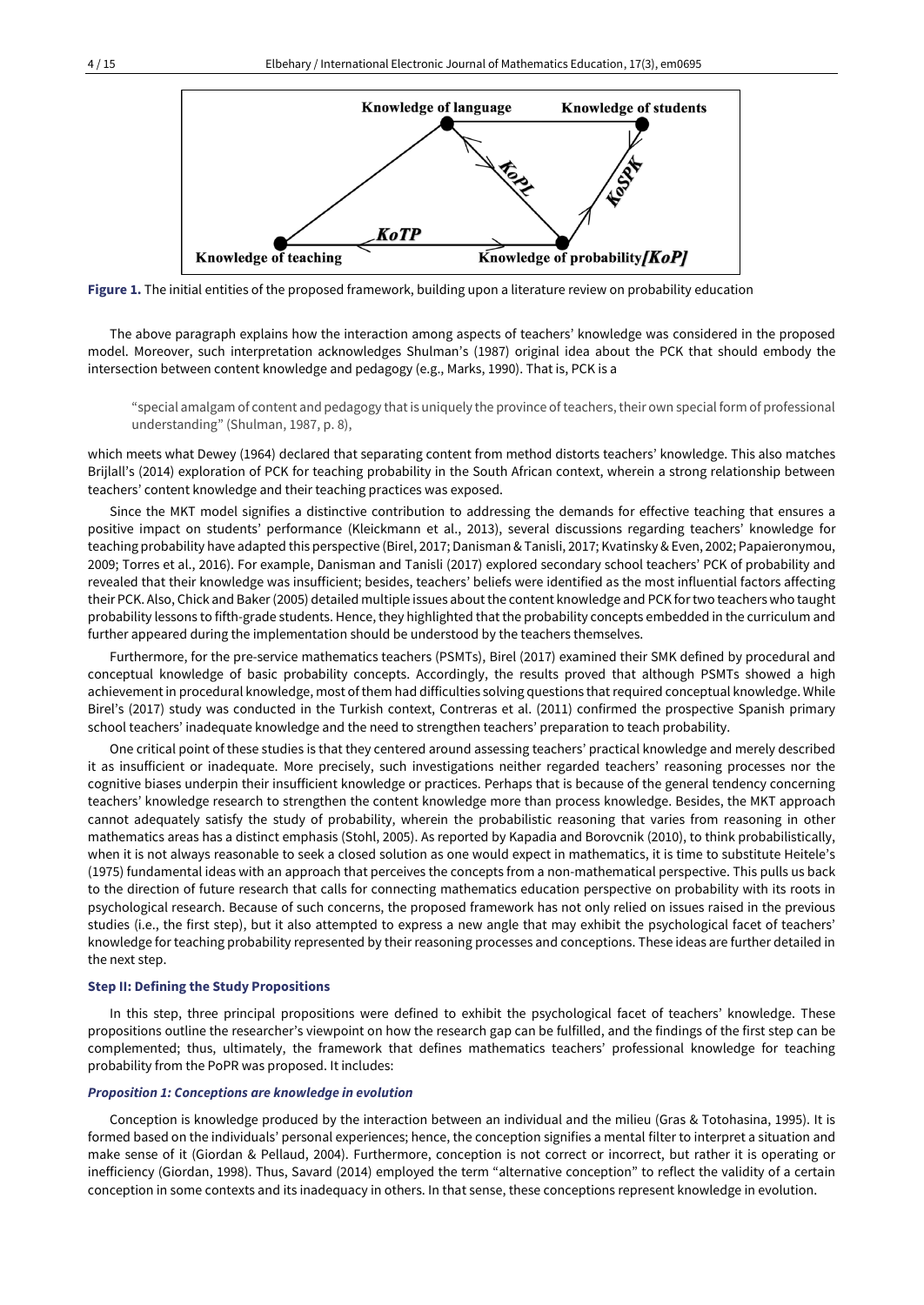Although the elementary probability is often determined through limited techniques, several deep conceptual issues (e.g., variation, randomness, fairness) stay essential to investigate (Chick & Baker, 2005). In this view, the complexity of probability conceptual understanding remains a fundamental obstacle while developing teachers' knowledge. Such complexity is originated from counterintuitive issues in probability; as reported by Borovcnik and Peard (1996), the counterintuitive results in probability are found even at very elementary levels, while they are encountered in other branches of mathematics when students work at a high degree of abstraction. These distinctive traits of probability explain why many conceptions and learning difficulties persist up to the university level (Batanero & Sánchez, 2005; Fischbein & Schnarch, 1997; Kapadia & Borovcnik, 1991; Konold et al., 1993; Stohl, 2005; Torres & Contreras, 2014).

Additionally, about the probability conceptual knowledge, it is valuable to note that such relevance of probability to daily life experiences has provoked a trend of research that recognizes socio-cultural influence on learners' conceptions of probability. For example, Amir and Williams (1999) concluded that students' cultural experiences impact their probability knowledge, in which some of them reveal superstitions of attributing random events to God. Similalry, Chassapis and Chatzivasileiou (2008) reported the influence of religious beliefs and social values on students' conceptions of probability, which confirms or contradicts mathematics education.

Moreover, to clarify the relationship among conceptions, conceptual understanding, and reasoning, it is not possible to pretend that a specific type of conceptions might exactly explain a certain level of understanding because classifying these conceptions as levels of conceptual understanding does not recognize the value of individuals' reasoning to make sense of phenomena (Savard, 2014). From this aspect, utilizing the PoPR would support admitting learners' various conceptions. This is crucial since individuals' world is full of diverging personal probabilistic conceptions (Kapadia & Borovcnik, 2010). Besides, these conceptions also signify a necessary component for the process of knowledge construction (Smith et al., 1993). Such studies acknowledge that students come to classrooms with previously formed beliefs and knowledge of probability (Fischbein, 1987). This is consistent with what Konold (1991) argued regarding students' construction of knowledge; the acquired knowledge is incorporated into their existing knowledge fabric. Notably, what students learn from the classroom experiences remains limited and is probably shaped by what they already know; accordingly, the acquired concepts are not freely formulated, but rather, they are subjected to restrictions of the existing concept-relations (Konold, 1991).

## *Proposition 2: Reasoning defines an individual cognitive process to interpret the acquired knowledge*

Generally speaking, and from the perspective of teachers' knowledge, it is meaningful to note that across all teaching practices (e.g., figuring out what students know, manipulating representations, modifying textbooks), teachers' reasoning is always involved (Ball et al., 2001). Such argument stays significant for the probability instruction in which psychological interpretation feels at home (Van Dooren, 2014). Accordingly, and about teaching probability, Kapadia and Borovcnik (2010) regarded the time to replace Heitele's (1975) ideas, which resemble probability textbooks' chapters, with an approach that looks at concepts from a non-mathematical perspective, to overcome such distinct features of the probability teaching, wherein it is not always sensible to seek a closed solution as expected in mathematics. This non-mathematical perspective is displayed through this study as probabilistic reasoning, which has a cognitive psychological nature and focuses on how the mind works.

Since probability provides a distinct reasoning mode that contributes to developing students' mathematical reasoning (Batanero et al., 2016), probabilistic reasoning signifies one primary reason why probability stays embedded in the school curriculum (Borovcnik & Peard, 1996). This meets the demand to overcome individuals' deterministic thinking and admit the existence of chance in nature (Martignon, 2014). Furthermore, another critical issue for why probabilistic reasoning is appreciated in this study is the duality of the probability concept, which has statistical and subjective facets (Carranza & Kuzniak, 2008; Hacking, 1975).

In this regard, the conventional approach to addressing teachers' knowledge, which focuses on leveling their conceptual understanding, may remain unsuitable to employ because of the subjectivity; it depicts one plausible approach to interpreting probabilistic situations. This is well described by Brase et al. (2014), in which

"having two different conceptions of probability can lead to two people having different answers to the same question yet both believing they are rational and correct" (p. 162).

Besides, strengthening the statistical facet, which reduces teaching probability to formula-based computational procedures with few models of real applications, as a unique basis to judge a probabilistic phenomenon deepens the gap between both facets (Carranza & Kuzniak, 2008).

The beforehand argumentation exposes the significance of the PoPR to conceptualize mathematics teachers' knowledge for teaching probability. It admits their conceptions and cognitive biases that should not be ignored; particularly, if they are not objectively acceptable, they must be eliminated, and alternative representations must be developed instead (Fischbein & Gazit, 1984). In other words, because intuitions about probability could impede its learning, itis crucial to investigate learners' reasoning and biases (Chiesi & Primi, 2009), which explains Sharma's (2016) recommendation of grounding the instruction in experiences that help learners overcome their misconceptions and develop an understanding based on probabilistic reasoning.

Probabilistic reasoning implies judgments and decision-making under uncertainty (Falk & Konold, 1992); it considers two concepts of variability and randomness (Chick & Baker, 2005). Variability locates at the heart of statistics, and it designates why it is so difficult to make decisions under uncertainty (Garfield & Ben-Zvi, 2005; Pfannkuch & Wild, 2004). Randomness includes uncertainty and independence; while the former reflects that the outcome cannot be predicted definitely, the latter indicates no correlation between what happened before and the new outcome (Green, 1993; Savard, 2014).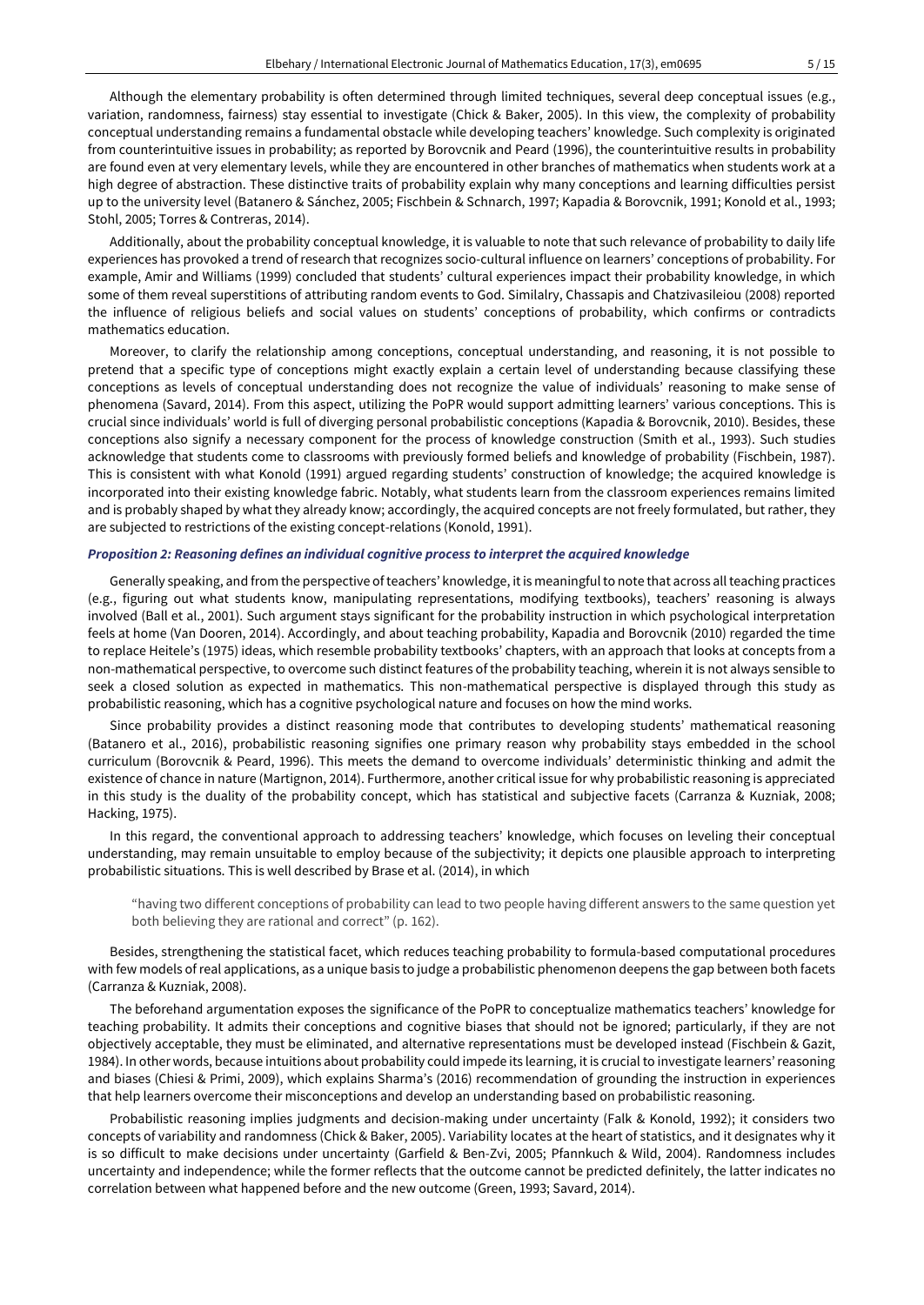

**Figure 2.** Essentials to characterize mathematics teachers' knowledge for teaching probability

Accordingly, probabilistic reasoning differs from deterministic reasoning that (i) leads to looking at one definitive answer and (ii) seeks for a correlation using present and past information to explain a phenomenon, where the dependency or causality still exists (Savard, 2010, 2014; Shaughnessy, 1992). On the contrary, in a probabilistic situation, (i) there is more than one possible outcome, (ii) the occurrence of an exact outcome is unpredictable, and (iii) the sequence of obtained results lacks a pattern; it cannot be controlled or predicted, and the only thing to be done is to critically choose the event most likely to occur (Tsakiridou & Vavyla, 2015). This satisfies Borovcnik and Peard's (1996) differentiation between logicalreasoning that designates a proposition as valid or false and probabilistic reasoning where we have no complete certitude concerning a random event in the case of probability.

## *Proposition 3: The hypothetical relationship between conceptions and reasoning*

Considering the previously described propositions, the relationship between the individuals' probabilistic reasoning and their conceptions was interpreted in this study as follows: Depending upon the way we reason in an uncertain situation that contains probability knowledge (theoretical constructs), our conceptions could be uncovered. Some researchers implicitly declared such a connection by stating that probability conceptions are rooted in various epistemologies while those epistemologies themselves are underlined by the reasoning employed to think about probabilistic phenomena. For example, Konold (1989) noted that reasoning about uncertainty involves two types of cognition: formal knowledge of probability and intuitive assessments (heuristics). Later, these types were redefined by Savard (2014) as probabilistic vs. deterministic reasoning. Indeed, admitting such a relationship does not only support defining the framework but also contributes to the literature by consolidating teachers' reasoning and probability conceptions together in one model. Although several studies showed that adults hold various conceptions about probability and relevant biases in reasoning under uncertainty (e.g., Dollard, 2011; Kazak & Pratt, 2017; Konold, 1989), there is no further discussion that connects teachers' reasoning with associated probabilistic conceptions in such a way to prototype both in a unified schema. From this aspect, this study acknowledges that learners' conceptions are underlined by their way of reasoning toward a certain phenomenon to be an essential hypothesis. In other words, one way to identify teachers' conceptions of probability are to explore how they reason under uncertainty.

Lastly, and after reviewing several studies in both fields of cognitive psychology and mathematics education (e.g., Batanero & Sánchez, 2005; Díaz & Batanero, 2009; Díaz & de la Fuente, 2007; Dollard, 2011; Garfield & Ben-Zvi, 2005; Kazak & Pratt, 2017; Konold, 1989; Lysoe, 2008; Savard, 2014; Tversky & Kahneman, 1974), **Figure 2** was developed. It determines (i) characteristics of the individual who holds a conception (misconception, heuristic, or bias) and (ii) the principal probability interpretations that the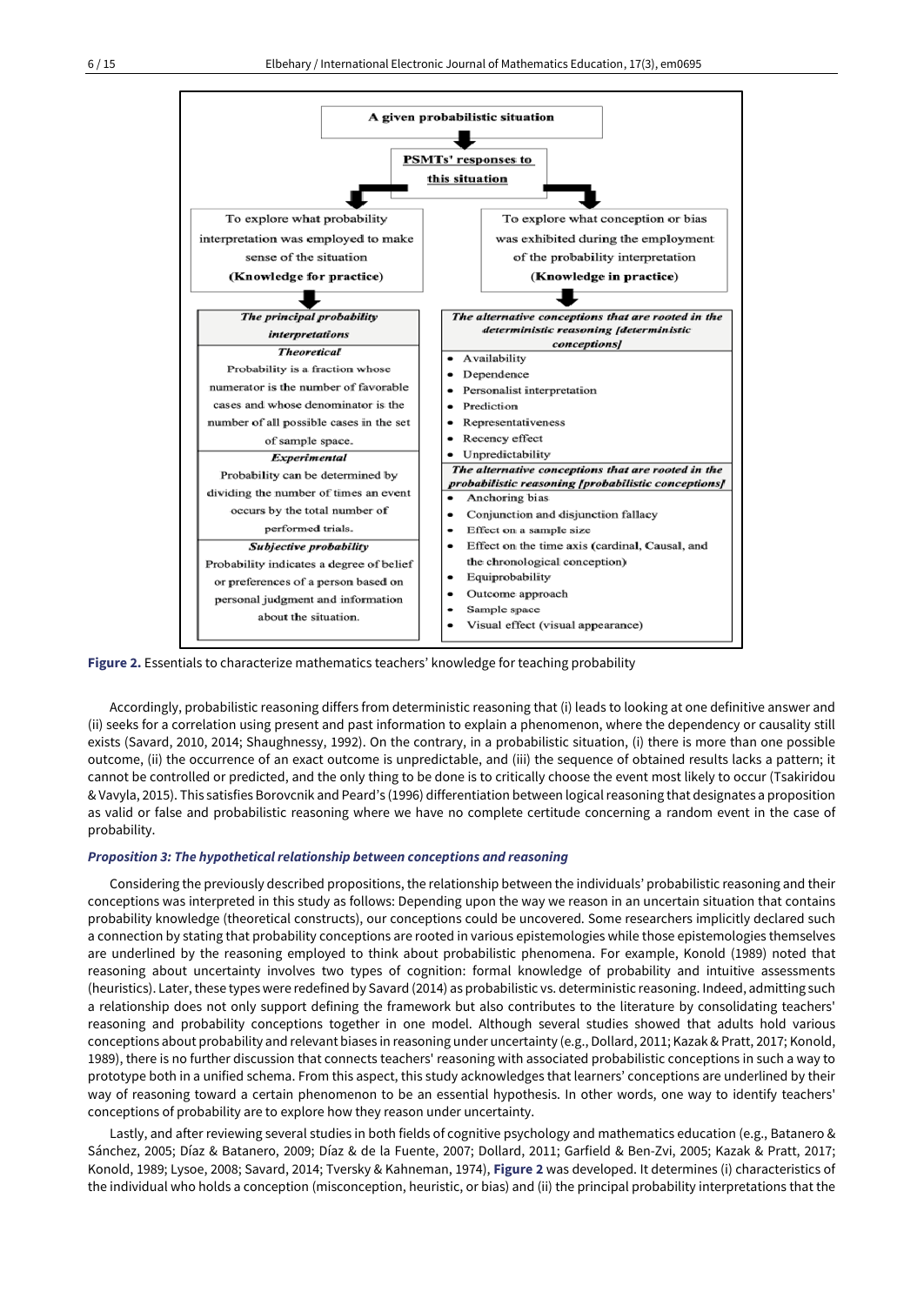

**Figure 3.** The framework of mathematics teachers' professional knowledge for teaching probability from the perspective of probabilistic reasoning

individual might rely on to reason in a situation, which worked as a lens to interpret some responses of which the framework has been validated practically.

## **Theoretical Description of the Framework**

In light of the preceding discussion that (i) determined the initial entities of the framework and (ii) acknowledged the study propositions, the study framework is displayed in **Figure 3**. It defines mathematics teachers' professional knowledge for teaching probability from the PoPR, which embodies interrelationships among professional knowledge, conceptions, and reasoning processes.

According to the presented model, mathematics teachers' professional knowledge for teaching probability (knowledge for practice), acquired through either formal teacher education or professional development training, signifies the static black parallelogram. It consolidates **KoP** that outlines the essence of this parallelogram, which crosses with knowledge of the language, teaching, and students to assemble **KoPL**, **KoTP**, and **KoSPK**, respectively. Nonetheless, practically during the actual teaching, each teacher transmits this knowledge through his/her own lens; it indicates probability conceptions represented by the red parallelogram. This red parallelogram describes teachers' practical knowledge (knowledge in practice); it could match the black parallelogram when teachers' conceptions agree with scientific knowledge (theoretical static constructs). Still, there is a gap between how a teacher perceives (then implements) probability knowledge and professional knowledge for teaching probability if his/her conceptions do not fully fulfill the probability theory.

The existence of this gap reflects teachers' various ways of reasoning under uncertainty. That is, when a teacher operates his/her own reasoning in a situation that contains standardized probability knowledge (i.e., **KoP**, **KoPL**, **KoTP**, and **KoSPK**), he/she develops a particular distinct type of knowledge (i.e., knowledge in practice, knowledge in evolution, teachers' conceptions of concepts embedded in an instructional activity). This way, placing the focus on reasoning processes helps characterize such similar gaps. Alternatively, acknowledging the PoPR may respond to what was raised regarding the needed research that bases probability instruction (the perspective of mathematics education) on its psychological roots. Concretely, it (i) manifests the influence of teachers' reasoning under uncertainty in shaping their probability knowledge (conceptions) and (ii) reflects the possibly existing distance between these conceptions and what the educational community recommends mathematics teachers comprehend for teaching probability. Accordingly, effective instructional interventions can be organized to minimize such a distance.

It is also worthy to perceive that the described link between knowledge and conceptions does not convey a linear relationship that always begins with knowledge. Instead, the opposite direction still works since such resultant conceptions will not be isolated but integrated into a complex system (knowledge system). In other words, new knowledge does not destroy current knowledge; rather, it will be connected to existing concepts to reorganize and keep the individual's cognitive structure balanced (Savard, 2014; Vosniadou & Verschaffel, 2004).

From this aspect, and through the lens of probabilistic reasoning, mathematics teachers' professional knowledge for teaching probability includes these redefined aspects: **R(in)P**, **R(in)PL**, **R(in)TP**, and **R(in)SPK**, which symbolize their reasoning in a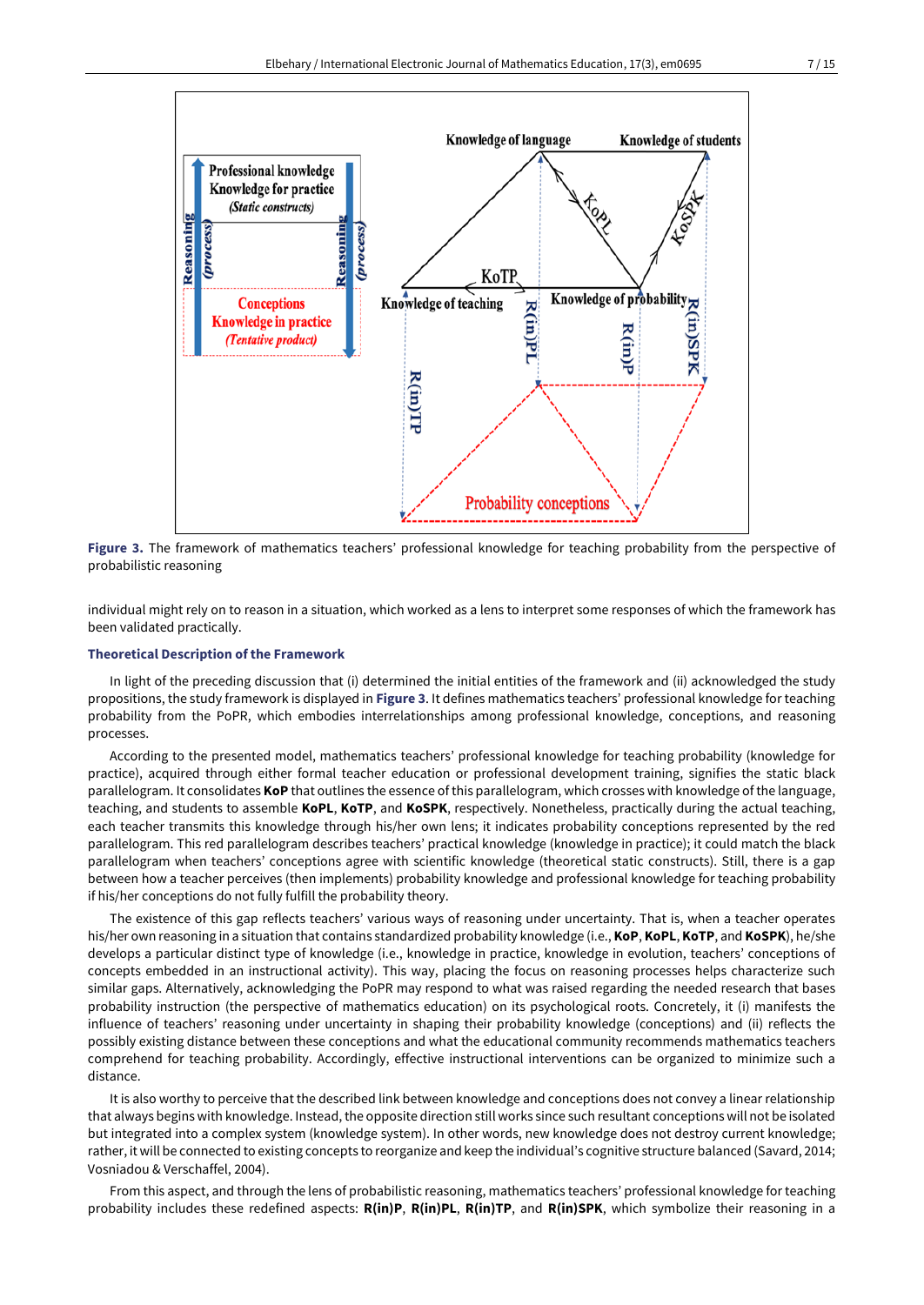**Table 1.** PSMTs' manners of reasoning in the context of weather predictability

| Mathematically                                                                                                                                                                                   | <b>Subjectively oriented [S]</b>                                                                                                 |                                                                                                                                                              | Outcome oriented [O]                                                                                                                                        |                                                                                   | <b>Intuitively oriented</b>                                               |
|--------------------------------------------------------------------------------------------------------------------------------------------------------------------------------------------------|----------------------------------------------------------------------------------------------------------------------------------|--------------------------------------------------------------------------------------------------------------------------------------------------------------|-------------------------------------------------------------------------------------------------------------------------------------------------------------|-----------------------------------------------------------------------------------|---------------------------------------------------------------------------|
| oriented [M]                                                                                                                                                                                     | Type s*                                                                                                                          | Type $s^{\star\star}$                                                                                                                                        | Type o*                                                                                                                                                     | Type o**                                                                          | U                                                                         |
| It means that<br>probability of no rain<br>equals 40%; or if rainy,<br>windy, sunny, etc. are<br>possible outcomes,<br>then probability of all<br>these outcomes<br>(except rain) equals<br>40%. | 60% probability of rain<br>indicates a 40%<br>probability of no rain;<br>still, such probability is<br>a matter of Allah's will. | 60% probability of rain<br>does not reflect an<br>absolute value.<br>Probability depends<br>on many factors such<br>intensity of clouds, &<br>wind movement. | It may rain tomorrow<br>because it is winter,<br>sky is dense, weather<br>is cloudy, or it was<br>as season, inclination, announced on weather<br>forecast. | A 60% chance of rain<br>has been calculated on<br>similar prior<br>circumstances. | It is most probable<br>that it will rain<br>tomorrow, as<br>$60\%$ > 50%. |
|                                                                                                                                                                                                  |                                                                                                                                  |                                                                                                                                                              | 20                                                                                                                                                          | 4                                                                                 | 12                                                                        |
| 7 responses                                                                                                                                                                                      | 5 responses                                                                                                                      |                                                                                                                                                              |                                                                                                                                                             | 24 responses                                                                      | 12 responses                                                              |

situation that involves knowledge of probability, probability language, teaching probability, and students' probability knowledge, respectively (see **Figure 3**).

## **Preliminary Validation of the Hypothetical Framework**

This section focuses on clarifying the aspect of **R(in)P,** practically, through a case of 48 PSMTs. They represent the available sample (Lopez & Whitehead, 2013) who study the mathematics teachers' preparation program at the Faculty of Education, Tanta University, Egypt.

The mathematics teacher preparation program in the Faculty of Education consists of four years. All PSMTs have to study advanced mathematics during the first two years; later on, during the last two years, the focus of this program will be slightly shifted towards learning the educational courses, including the curriculum and instruction of school mathematics (in addition to the advanced mathematics courses). The study participants were the student teachers who registered in the second, third, and fourth years of this preparation program in 2018/2019. They all had prior knowledge about theoretical, experimental, and conditional probability, either in secondary school or during their teacher education (see more details in Elbehary, 2021). Furthermore, the context of weather predictability was adapted upon Konold's (1989) study to approach PSMTs' **R(in)P** because it is familiar to the participant, and its classification as an intermediate level of difficulty when reasoning under uncertainty (Konold, 1989). Accordingly, they were asked to **explain the meaning of this statement<sup>1</sup> : the probability of raining tomorrow equals 60%.** Later, their responses were coded and categorized by utilizing NVivo software and Thomas's (2006) steps. Accordingly, four distinct categories emerged as follows (**Table 1**).

The first resultant category is **M**, wherein seven respondents modeled the problem of weather predictability as if the sample space contained two mutually exclusive events of rain and no rain. Consequently, a 60% chance of rain reflects 40% of no rain (the complementary event). That is, mathematically speaking, S={rain, no rain}, A={rain}, and P(A)=60%; then, P(Ac)=40%. Furthermore, a teacher in this category interpreted a 60% chance of rain as if there were various possible outcomes regarding tomorrow's weather, such as rainy, windy, and sunny. Accordingly, if the probability of rain tomorrow equals 60%, this means that the sum of all other possible outcomes equals 40%. Alternatively, S={rainy, windy, sunny, etc.} and P(A=rain)= 60%; then, P(Ac=wind+sunny+etc.)=40%. Such reasoning indicates utilizing **theoretical probability** since this 60% was decided based on various plausible events in the sample space.

All the **M** category respondents expressed attention to the **context**(i.e., actual circumstances). Moreover, they understood the concept of **variability**, which reflects that the resultant outcome varies depending upon the possible events in the sample space. On the other hand, they shared the **equiprobable bias** (Lecoutre, 1992), which formed their conception of **randomness**. This appeared when a teacher listed the outcomes of rainy, windy, sunny, etc., in one group to represent the sample space; he seemingly considered that all these events are equally likely to occur, which contradicts the given data regarding 60% of rain.

The second category of PSMTs' reasoning is **S**, which included five responses; while one answer was coded under **s\***, four others were assigned to **s\*\***. In **s\***, a teacher persisted in manifesting the concept of **Allah's will** to reflect the uncertainty of the rain falling. He commented,

"first, a 60% chance of rain reflects a 40% chance of no rain; yet we cannot expect rain to occur because the actual event may alter depending upon Allah's will."

This reasoning reflects the usage of Allah's will concept not as a cause to explain the variability but rather as a factor that may interfere with the situation.

Also, within the main category of **S**, fourteachers were assigned to **s\*\***. Forthem, a 60% chance ofrain did notindicate a certain percentage; instead, it defined their various degrees of uncertainty regarding weather conditions (Liberman & Tversky, 1996). They reported:

<sup>&</sup>lt;sup>1</sup> Two more questions were presented to participants in addition to the mentioned one (see Elbehary, 2021); however, considering this paper limitations, merely results of this item were sharpened.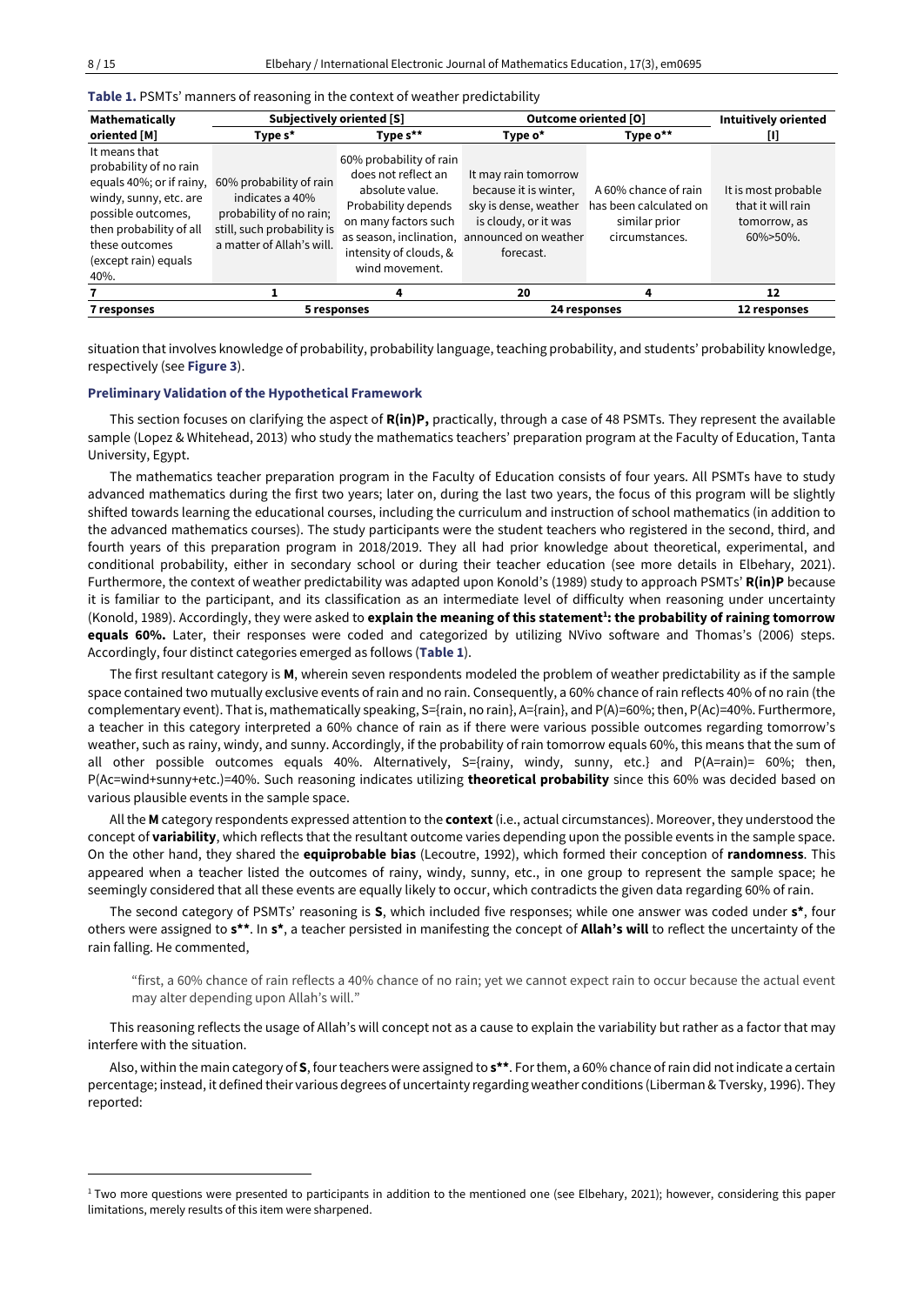"a 60% chance of rain may designate several circumstances, such as the temperature, season (winter or summer), movements and intensity of clouds, or flow inclination; this percentage was judged in light of all these circumstances."

Hence, for **s\*\*,** the given probability did not specify one issue of only clouds (as a case) but rather many factors that worked together to determine that probability. Hence, the prediction may vary upon what we know about all these criteria.

About the **context**, all **S** showed the **data context** (Pfannkuch, 2011), wherein they all relied on several actual conditions to explain the situation of weather predictability. Furthermore, the **variability** for **S** indicated that the expected outcome alters depending upon the available conditions regarding the phenomenon under study. Nonetheless, the nature of these conditions varied between s<sup>\*</sup> and s<sup>\*\*</sup>. Although s<sup>\*\*</sup> attributed the variability to several cognitive criteria (i.e., environmental circumstances), **s\*** emphasized the religious conception of Allah's will as a possible factor that may alter the outcome. Additionally, both **s\*** and **s\*\*** acknowledged the **randomness***.* This emerged when they claimed that a 60% chance of rain was not an exact judgment, but it might alter depending upon the interplay among several conditions. Because **s\*** and **s\*\*** relied on the **subjective probability** to explain the given problem, it is reasonable that their conception of randomness was also subjective*.* It is no longer an objective physical property but rather a subjective judgment (Batanero, 2015).

The third category is **O**; it included **o\*** and **o\*\*** as two minor subcategories and represented 50% of all responses. Type **o\*** reasoning reveals a partial understanding of**the experimental probability** in which teachers focused on the outcome itself rather than its probability. As shown in **Table 1**, 20 teachers interpreted a 60% chance of rain based on several causes due to which rainfall occurs. In other words, they based their predictions on *causal analysis* of the situation and sharpened the favorable outcome (i.e., rain occurrence) as if it had already occurred, and they were discussing its causes (under what circumstances did the rain occur?). For example, a 60% probability of rain reflects the humidity (12 responses), the current season (2 responses), the climate is cold or stormy with dust (3 responses), or the forecast announcement (3 responses). This case resembles what Konold (1989) reported regarding students who thought that humidity or cloudiness defines a measure of the strength of factors that would produce rain.

Such reasoning defeats the theory of **experimental probability** that reflects the limit of relative frequencies of an event when an experiment is repeated many times (Konold, 1989). Moreover, because **o\*** respondents focused on the favorable outcome, which affected their utilization of the experimental approach, they lacked an understanding of the concept of **randomness** that requires **independence**. Alternatively,they shared the **causal conception** that made them **confuse causalitywith conditionality** since they supposed that the conditioning event (e.g., humidity or fuzzy sky) remains the cause, while the favorable outcome (i.e., rain occurrence) signifies the consequence. Additionally, although **o\*\*** respondents resembled **o\*** in manipulating **experimental probability,** they clearly understood it without sharing any biases or conceptions. Thus, four teachers clarified that a 60% probability of rain means

"in the past 100 days that had similar weather and environmental circumstances, rainfall occurred 60 times."

Such an explanation speculates based on adequate knowledge regarding the appropriate context in which the experimental probability can be operated. This matches Brase et al.'s (2014) determination of a 30% chance of rain; it describes a model of past weather events in which it rained on three out of the ten previous days that had similar circumstances.

Besides recognizing the real-world conditions from which the problem arose, **o\*\*** showed another type of **contextual recognition:** the **task context** (Pfannkuch, 2011). That is, their reliance on the experimental probability to approach the weather predictability problem designates a clear understanding of the appropriate circumstances when that experimental probability works. Regarding **variability***,* although all**O**admitted it, how they perceived such variability was quite different. For **o\*, variability** did not depend on the frequencies; instead, on **one single trial** through which the favorable outcome can be interpreted. This explains why they adjusted their expectations to be within two sets: one contained the favorable outcome, while the other included all other outcomes (i.e., the complementary set). On the contrary, **o\*\*** exposed sufficient knowledge of the variability in which the estimation varies depending upon the frequencies in the total number of performed trials. Additionally, about the **randomness**, as reported earlier, **o\*** respondents exposed the **causal conception***.* It denies the **independence** that remains an essential feature of probabilistic reasoning. Again, **o\*\*** respondents displayed a tacit recognition of **randomness**, which could generate a fair distribution in the long term if and only if the number of trials was increased.

The last emerged category is **I**; it incorporated 12 teachers who transformed the quantitative expression of a 60% chance of rain into the qualitative one:

"It does mean that: It is most probable that it will rain tomorrow."

## Furthermore, while one teacher continued his answer by declaring,

"Because 60% is higher than 50**%,** I reported that: It is most probable that it will rain,"

#### all other teachers wrote,

"Still, we are not sure whether it is going to rain or not."

Such qualitative expressions speculate a novice understanding of the probability that reflects an encapsulation of intuitive views of chance and leads to idea of committing numbers to uncertain events, which implies **intuitive probability interpretation.**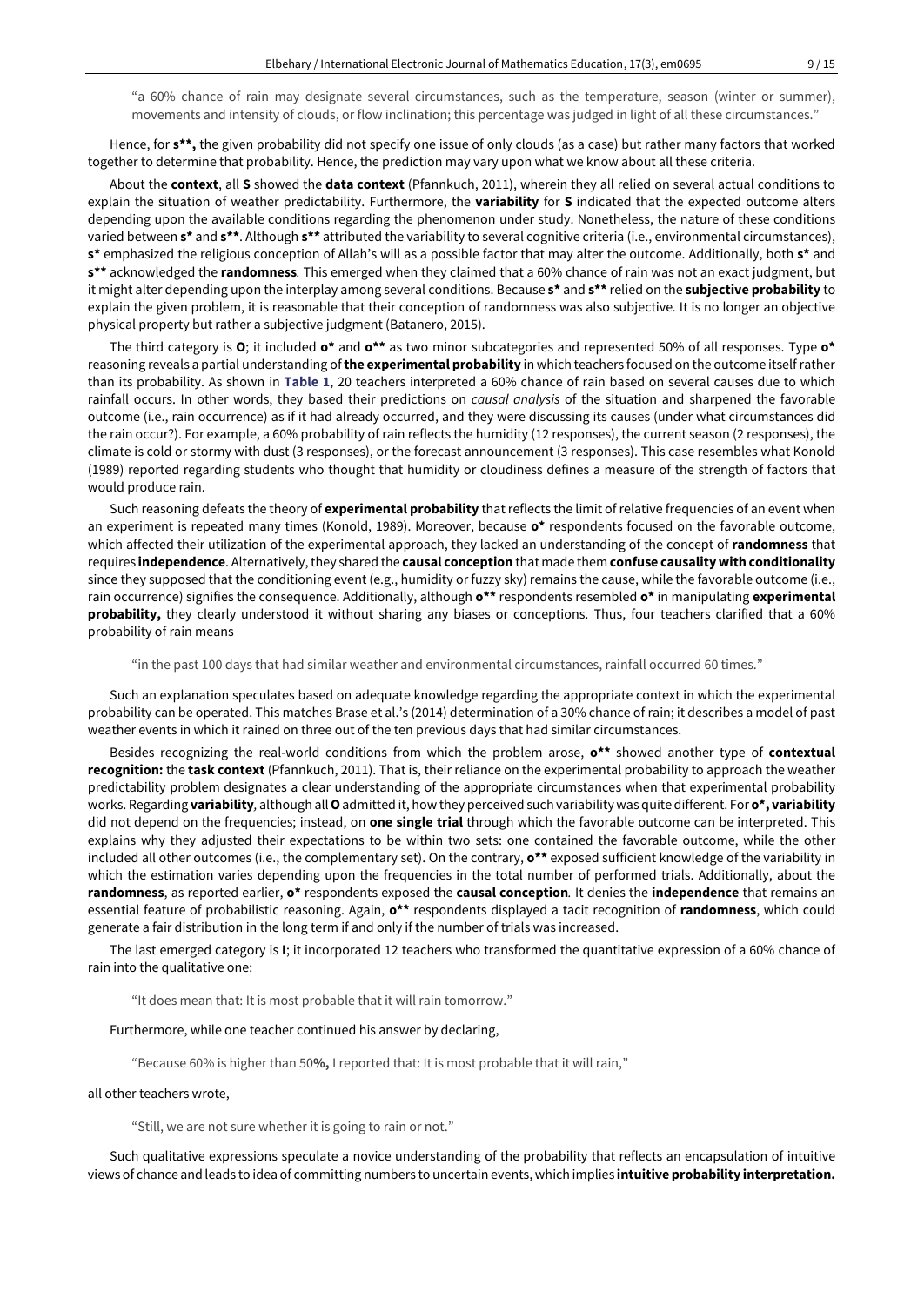#### **Table 2.** A model of PSMTs' **R(in)P** that is related to a simple probabilistic situation

| Reasoning                                                                      | Knowledge for practice (process knowledge)                                                                                                                                        |                                                                                                                                                                                         |                                                                                                                                                                                                                                                                                                                            |  |  |  |  |
|--------------------------------------------------------------------------------|-----------------------------------------------------------------------------------------------------------------------------------------------------------------------------------|-----------------------------------------------------------------------------------------------------------------------------------------------------------------------------------------|----------------------------------------------------------------------------------------------------------------------------------------------------------------------------------------------------------------------------------------------------------------------------------------------------------------------------|--|--|--|--|
| types                                                                          | Variability                                                                                                                                                                       | <b>Randomness</b>                                                                                                                                                                       | <b>Contextual recognition</b>                                                                                                                                                                                                                                                                                              |  |  |  |  |
|                                                                                | M reasoning: It models the uncertain situation through the theoretical probability                                                                                                |                                                                                                                                                                                         |                                                                                                                                                                                                                                                                                                                            |  |  |  |  |
| m                                                                              | The outcomes vary depending upon<br>several possible events in the sample<br>space.<br>[Variability by sample space elements]                                                     | Equiprobability<br>(the random nature of the experiment<br>remains a sufficient indication of<br>equiprobable outcomes)<br>[Randomness as Equiprobability]                              | Representativeness heuristic<br><b>Context defines the realistic</b><br>circumstances that are equal in<br>occurrence to explain the uncertain<br>situation]                                                                                                                                                               |  |  |  |  |
|                                                                                |                                                                                                                                                                                   | O reasoning: It models the uncertain situation through the experimental probability                                                                                                     |                                                                                                                                                                                                                                                                                                                            |  |  |  |  |
| o*                                                                             | The outcomes vary between two<br>alternatives of either the favorable<br>outcome or other remaining events.<br>[Variability by either a specific outcome<br>or its complementary] | Causal conception (the<br>conditioning event is the cause of<br>the favorable outcome occurrence)<br>[Randomness does not always require<br>independence]                               | Several daily life situations resemble the<br>given contexts.<br>[Context defines realistic circumstances<br>that resemble the uncertain situation]                                                                                                                                                                        |  |  |  |  |
| $o^{\star\star}$                                                               | The outcomes vary depending upon the<br>possible resulting frequencies in a large<br>number of performed trials.<br>[Variability by the frequencies of many                       | Randomness generates a fair<br>distribution in the long term if and only<br>if the number of trials has been<br>increased.<br>[Randomness as stability of                               | Depending upon the circumstances of the<br>uncertain phenomenon, the appropriate<br>probability interpretation should be utilized.<br>[Context defines the conditions of the task<br>that may sustain/hinder the utilization of a                                                                                          |  |  |  |  |
|                                                                                | trials]                                                                                                                                                                           | frequencies]                                                                                                                                                                            | specific probability interpretation]                                                                                                                                                                                                                                                                                       |  |  |  |  |
|                                                                                | S reasoning: It models the uncertain situation through the subjective probability                                                                                                 |                                                                                                                                                                                         |                                                                                                                                                                                                                                                                                                                            |  |  |  |  |
| $s^{\star}$                                                                    | The outcomes vary depending upon Allah's<br>will.<br>[Variability by Allah's will]                                                                                                | Randomness still exists even after<br>adapting the new information; that is,<br>whatever we knew, the outcome could                                                                     | Several real situations may explain the<br>probabilistic phenomenon.<br>[Context defines realistic circumstances<br>that are known at the moment by a<br>specific person to explain the uncertain<br>situation; thus, the context is restricted by<br>the information available to the person<br>who judges the situation. |  |  |  |  |
| $s^{\star\star}$                                                               | The outcomes vary depending on the<br>multiple available information about the<br>phenomena.<br>[Variability by the available information]                                        | not be certainly anticipated.<br>[Randomness as a self-criterion based<br>on the credibility of the available<br>information]                                                           |                                                                                                                                                                                                                                                                                                                            |  |  |  |  |
| I reasoning: It explains the uncertain situation using qualitative expressions |                                                                                                                                                                                   |                                                                                                                                                                                         |                                                                                                                                                                                                                                                                                                                            |  |  |  |  |
|                                                                                | The outcomes vary between two<br>alternatives of either the favorable<br>outcome or any other event.<br>[Variability by either a specific outcome<br>or any other event]          | Randomness reflects any percentage<br>that lies on the continuous decision line<br>ranging from 0% to 100%.<br>[Randomness as an expression of any<br>percentage ranging from 0 to 100] | [Context defines the usage of qualitative<br>expressions to explain the uncertain<br>situation]                                                                                                                                                                                                                            |  |  |  |  |

Although some researchers classified the **intuitive interpretation** under the subjective facet since the usage of qualitative idioms expresses the degree of individuals' confidence in the occurrence of an event (e.g., Torres & Contreras, 2014), **I** was not labeled as a sub-category of **S**. Instead, it was considered a category by itself. The reason for so is that when **I** respondents gave the expression of most probable, they judged it compared with 50%, whether the given percentage was higher or lower than 50%. Thus, according to them, the **variability** of outcomes (rain or no rain) did not speculate a subjective criterion but rather a mathematical standard. Beyond that, **I** thinkers understood the idea of**randomness**; it appeared in nearly all replies in which the uncertainty adequately resembled when they reported,

"Still, because of 60% probability, we are not sure that it is going to rain."

Notwithstanding, **I** thinkers showed a novice recognition of the **task context** wherein the uncertain situation was explained qualitatively (Lysoe, 2008). Based on these results, the matrix validating the theoretical framework was developed (**Table 2**).

## **CONCLUSION**

Since this study aimed at developing a framework of mathematics teachers' professional knowledge for teaching probability from the PoPR, it may be significant, especially for teacher education. It helps to clarify whether they accept (or ignore) what they learned about the formal theory of probability (Kapadia & Borovcnik, 2010). Furthermore, the detailed results stimulate PSMTs' awareness of probability conceptions, which, on the one hand, helps them assess these misconceptions later in their students (Batanero et al., 2010); and, on the other hand, works as a foundation to reform their pedagogical preparation. Ultimately, the study impacts pupils' reasoning wherein "the success of any probability curriculum for developing students' probabilistic reasoning depends greatly on teachers' understanding of probability" (Stohl, 2005, p. 345).

Despite that, some limitations should be considered regarding interpreting such results; firstly, and importantly, the study sample. The proposed framework has been validated through responses of a small sample of student teachers during their preparation program; in that sense, the results may change if a sample of in-service mathematics teachers were engaged in this study. Additionally, the question (item) used to validate the theoretical framework might represent another limitation; especially since the difficulty of reasoning in a probabilistic situation depends on the (i) sample space clarity, (ii) apparent chance factors, and (iii) cultural prescription toward viewing the phenomena statistically (Nisbett et al., 1983).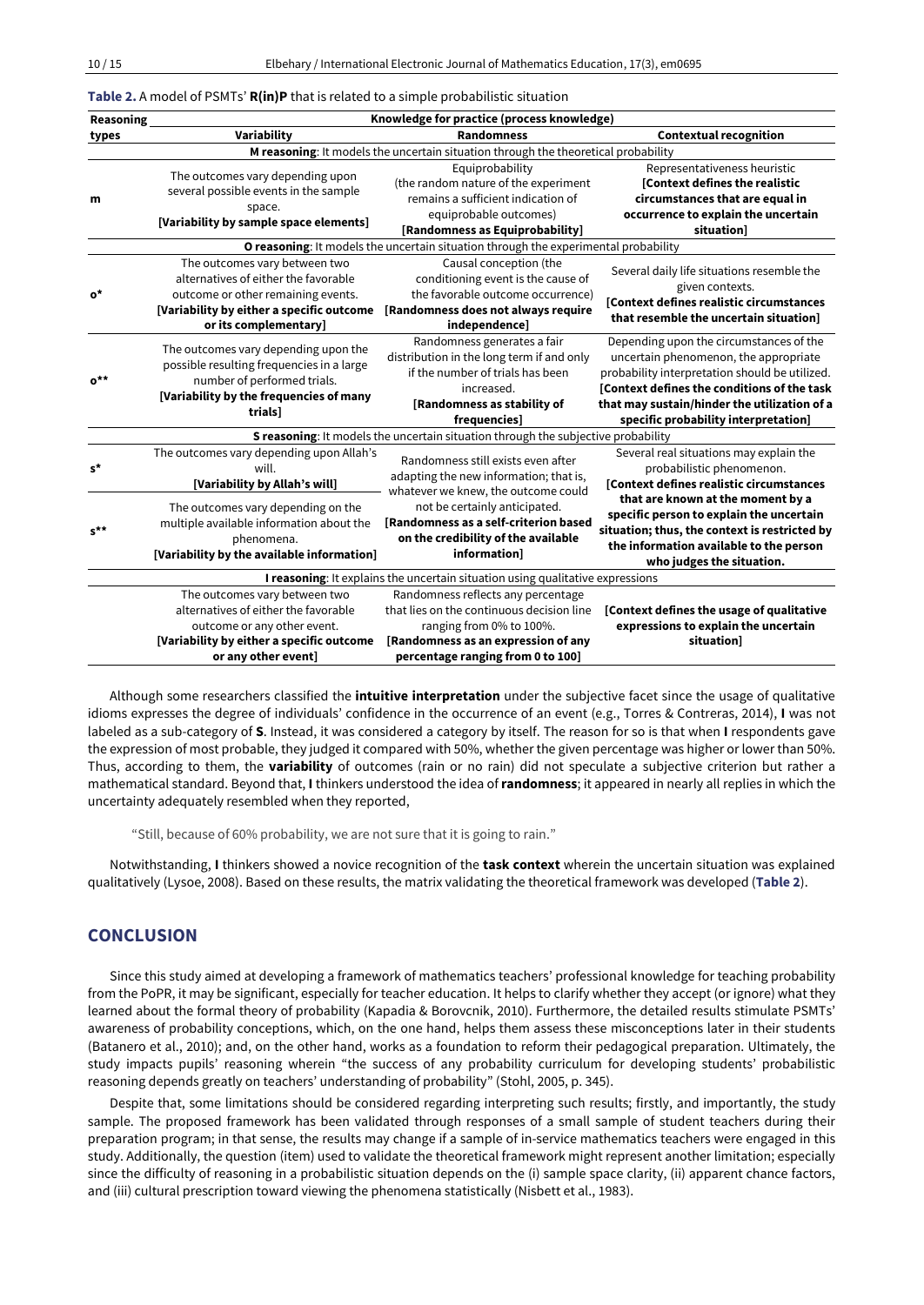**Funding:** No funding source is reported for this study.

**Acknowledgements:** The author confirms that the data provided in this paper is a part of his Ph.D. research, which might be released later in the Hiroshima University Institutional Repository.

**Declaration of interest:** No conflict of interest is declared by the author.

# **REFERENCES**

- Amir, G. S., & Williams, J. S. (1999). Cultural influences on children's probabilistic thinking. *Journal of Mathematical Behavior, 18*(1), 85-107. [https://doi.org/10.1016/S0732-3123\(99\)00018-8](https://doi.org/10.1016/S0732-3123(99)00018-8)
- Ball, D. L., Lubienski, S. T., & Mewborn, D. S. (2001). Research on teaching mathematics: The unsolved problem of teachers' mathematical knowledge. In V. Richardson (Ed.), *Handbook of research on teaching* (pp. 433-456). American Educational Research Association.
- Ball, D. L., Thames, M. H., & Phelps, G. (2008). Content knowledge forteaching. What makes it special? *Journal of Teacher Education, 59*(5), 389-407. <https://doi.org/10.1177/0022487108324554>
- Batanero, C. (2015). Understanding randomness: Challenges for research and teaching. In K. Krainer, & N. Vondrová (Eds.), *Proceedings of CERME9* (pp. 34-49). European Society for Research in Mathematics Education.
- Batanero, C., & Sánchez, E. (2005). What is the nature of high school students' conceptions and misconceptions about probability? In G. Jones (Eds.), *Exploring probability in school: Challenges for teaching and learning* (pp. 241-266). Springer. [https://doi.org/10.1007/0-387-24530-8\\_11](https://doi.org/10.1007/0-387-24530-8_11)
- Batanero, C., Biehler, R., Maxara, C., Engel, J., & Vogel, M. (2005a). *Using simulation to bridge teachers' content and pedagogical knowledge in probability* [Paper presentation]. The 15th ICMI Study Conference: The Professional Education and Development of Teachers of Mathematics. Aguas de Lindoia, Brazil.
- Batanero, C., Henry, M., & Parzysz, B. (2005b). The nature of chance and probability. In G. A. Jones (Ed.), *Exploring probability in school: Challenges for teaching and learning* (pp. 15-37). Springer[. https://doi.org/10.1007/0-387-24530-8\\_2](https://doi.org/10.1007/0-387-24530-8_2)
- Batanero, C., Chernoff E. J., Engel, J., Lee, H. S., & Sánchez, E. (2016). *Research on teaching and learning probability*. Springer. [https://doi.org/10.1007/978-3-319-31625-3\\_1](https://doi.org/10.1007/978-3-319-31625-3_1)
- Batanero, C., Contreras, J. M., Fernandes, J. A., & Ojeda, M. M. (2010). Paradoxical games as a didactic tool to train teachers in probability. In C. Reading (Ed.), *Data and context in statistics education: Towards an evidence-based society: Proceedings of the 8 th International Conference on Teaching Statistics.* International Statistical Institute.
- Batanero, C., Godino, J. D., & Roa, R. (2004). Training teachers to teach probability. *Journal of Statistics Education, 12*(1),1-15. <https://doi.org/10.1080/10691898.2004.11910715>
- Baumert, J., & Kunter, M. (2013). The COACTIV model of teachers' professional competence. In M. Kunter, J. Baumert, W. Blum, U. Klusmann, S. Krauss, & M. Neubrand (Eds.), *Cognitive activation in the mathematics classroom and professional competence of teachers* (pp. 25-48). Springer. [https://doi.org/10.1007/978-1-4614-5149-5\\_2](https://doi.org/10.1007/978-1-4614-5149-5_2)
- Birel, G. K. (2017). The investigation of pre-service elementary mathematics teachers' subject matter knowledge about probability. *Mersin University Journal of the Faculty of Education, 13*(1), 348-362. <https://doi.org/10.17860/mersinefd.306023>
- Borovcnik, M., & Peard, R. (1996). Probability. In A. J. Bishop, K. Clements, C. Keitel, J. Kilpatrick, & C. Laborde (Eds.), *International handbook of mathematics education* (pp. 239-288). Springer. [https://doi.org/10.1007/978-94-009-1465-0\\_9](https://doi.org/10.1007/978-94-009-1465-0_9)
- Brase, G. L., Martinie, S., & Castillo-Garsow, C. (2014). Intuitive conceptions of probability and the development of basic math skills. In E. Chernoff, & B. Sriraman (Eds.) *Probabilistic thinking. Advances in mathematics education*. Springer. [https://doi.org/10.](https://doi.org/10.1007/978-94-007-7155-0_10) [1007/978-94-007-7155-0\\_10](https://doi.org/10.1007/978-94-007-7155-0_10)
- Brijlall, D. (2014). Exploring the pedagogical content knowledge for teaching probability in middle school: A South African case sudy. *International Journal of Educational Science, 7*(3), 719-726. <https://doi.org/10.1080/09751122.2014.11890234>
- Callingham, R., & Watson, J. (2011). Measuring levels of statistical pedagogical content knowledge. In C. Batanero, G. Burrill, & C. Reading (Eds.), *Teaching statistics in school mathematics. Challenges for teaching and teacher education* (pp. 283-293). Springer. [https://doi.org/10.1007/978-94-007-1131-0\\_28](https://doi.org/10.1007/978-94-007-1131-0_28)
- Carranza, P., & Kuzniak, A. (2008). Duality of probability and statistics teaching in French education. In C. Batanero, G. Burrill, C. Reading, & A. Rossman (Eds.), *Teaching statistics in school mathematics. Challenges for teaching and teacher education*. Springer.
- CCSSI. (2010). Common core state standards for mathematics. *National Governors Association for Best Practices and the Council of Chief State School Officers*. <https://files.eric.ed.gov/fulltext/EJ1105174.pdf>
- Chassapis, D., & Chatzivasileiou, E. (2008). Socio-cultural influences on children's conceptions of chance and probability. In J. F. Matos, P. Valero, & K. Yasukawa (Eds.), *Proceedings of the Fifth International Mathematics Education and Society Conference* (pp. 197-206). Centro de Investigação em Educação, Universidade de Lisboa, Department of Education, Learning and Philosophy, Aalborg University.
- Chaput, B., Girard, J. C., & Henry, M. (2011). Frequentist approach: Modelling and simulation in statistics and probability teaching. In C. Batanero, G. Burrill, & C. Reading (Eds.), *Teaching statistics in school mathematics. Challenges for teaching and teacher education*. Springer. [https://doi.org/10.1007/978-94-007-1131-0\\_12](https://doi.org/10.1007/978-94-007-1131-0_12)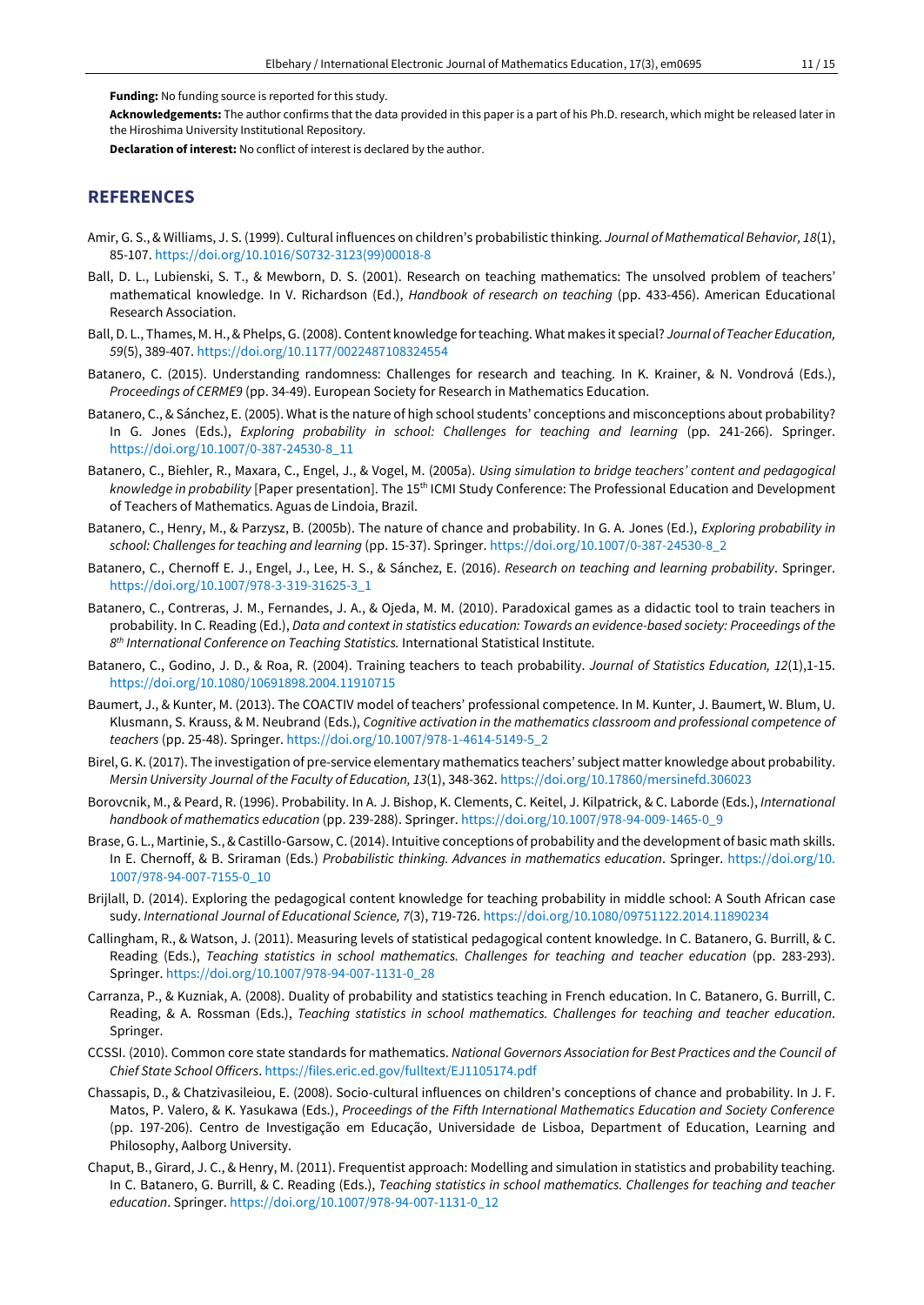- Chernoff, E. J., & Sriraman, B. (2014). *Probabilistic thinking: Presenting plural perspectives.* Springer. [https://doi.org/10.1007/978-](https://doi.org/10.1007/978-94-007-7155-0) [94-007-7155-0](https://doi.org/10.1007/978-94-007-7155-0)
- Chick, H. L., & Baker, M. (2005). Teaching elementary probability: Not leaving it to chance. In P.C. Clarkson, A. Downton, D. Gronn, M. Horne, A. McDonough, R. Pierce, & A. Roche (Eds.), *Building connections: Theory,research and practice* (pp. 233-240). MERGA.
- Chiesi, F., & Primi, C. (2014). The interplay among knowledge, cognitive abilities and thinking styles in probabilistic reasoning: A test of a model. In E. Chernoff, & B. Sriraman (Eds.), *Probabilistic thinking. Advances in mathematics education* (pp. 195-214). Springer. [https://doi.org/10.1007/978-94-007-7155-0\\_11](https://doi.org/10.1007/978-94-007-7155-0_11)
- Contreras, J. M., Batanero, C., Díaz, C., & Fernandes, J. A. (2011). Prospective teachers' common and specialized knowledge in a probability task. In *Proceedings ofthe 7 th Congress ofthe European Society for Research in Mathematics Education* (pp. 766-775). University of Rzeszów & ERME.
- Danisman, S., & Tanisli, T. (2017). Examination of mathematics teachers' pedagogical content knowledge of probability. *Malaysian Online Journal of Educational Sciences, 5*(2), 16-34.
- Dewey, J. (1964). The relation of theory to practice in education. In R. Archambault (Ed.). *John Dewey on education*. University of Chicago Press (Original work published in 1904).
- Díaz, C., & Batanero, C. (2009). University students' knowledge and biases in conditional probability reasoning. *International Electronic Journal of Mathematics Education, 4*(3), 131-162. <https://doi.org/10.29333/iejme/234>
- Díaz, C., & de la Fuente, I. (2007). Assessing students' difficulties with conditional probability and Bayesian reasoning. *International Electronic Journal of Mathematics Education, 2*(3), 128-148. <https://doi.org/10.29333/iejme/180>
- Dollard, C. (2011). Preservice elementary teachers and the fundamentals of probability. *Statistics Education Research Journal*, *10*(2), 27-47. <https://doi.org/10.52041/serj.v10i2.346>
- Dooley, T., & Gueudet, G. (Eds.). (2017). *CERME10: Proceedings of the 10th Congress of the European Society for Research in Mathematics Education*. DCU Institute of Education & ERME.
- Elbehary, S. G. A. (2021). Reasoning under uncertainty within the context of probability education: A case study of preservice mathematics teachers. *Pythagoras, 42*(1), a630. <https://doi.org/10.4102/pythagoras.v42i1.630>
- Even, R., & Kvatinsky, T. (2010). What mathematics do teachers with contrasting teaching approaches address in probability lessons? *Educational Studies in Mathematics, 74*, 207-222. <https://doi.org/10.1007/s10649-010-9234-9>
- Falk, R., & Konold, C. (1992). The psychology of learning probability. In F. S. Gordon, & S. P. Gordon (Eds.), *Statistics for the twentyfirst century* (pp. 151-164). Mathematical Association of America.
- Fischbein, E. (1987). *Intuition in science and mathematics*. Reidel.
- Fischbein, E., & Gazit, A. (1984). Does the teaching of probability improve probabilistic intuitions? *Educational Studies in Mathematics, 15*, 1-24. <https://doi.org/10.1007/BF00380436>
- Fischbein, E., & Schnarch, D. (1997). The evolution with age of probabilistic, intuitively based misconceptions. *Journal of Research in Science Teaching, 28*(1), 96-105. <https://doi.org/10.5951/jresematheduc.28.1.0096>
- Franklin, C., Kader, G., Mewborn, D., Moreno, J., Peck, R., Perry, M., & Scheaffer, R. (2007). *Guidelines for assessment and instruction in statistics education (GAISE) report: A pre-K-12 curriculum framework*. American Statistical Association.
- Gal, I. (2005). Towards probability literacy for all citizens: Building blocks and instructional dilemas. In G. Jones (Ed.), *Exploring probability in schools: Challenges for teaching and learning* (pp. 39-63). Springer. [https://doi.org/10.1007/0-387-24530-8\\_3](https://doi.org/10.1007/0-387-24530-8_3)
- Garfield, J., & Ben-Zvi, D. (2008). *Developing students' statistical reasoning: Connecting research and teaching practice*. Springer.
- Gillard, E., Dooren, V. W., Schaeken, W., & Verschaffcl, L. (2009). Dual processes in psychology of mathematics education and cognitive psychology. *Human Development, 52*(2), 95-108. <https://doi.org/10.1159/000202728>
- Giordan, A. (1998). *Apprendre*. Ed. Belin.
- Giordan, A., & Pellaud, F. (2004). La place des conceptions dans la médiation de la chimie [The place of conceptions in the mediation of chemistry]. *Numéro Spécial Médiation de la Chimie, L'actualité Chimique* [*Chemical Mediation Special Issue, Chemical News*], *Nov-Dec*, 49-52.
- Godino, J. D., Batanero, C., & Cañizares, M. J. (1987). *Azar y probabilidad. Fundamentos didácticos y propuestas curriculares* [*Chance and probability. Didactic foundations and curricular proposals*]. Síntesis.
- Godino, J. D., Batanero, C., Roa, R., & Wilhelmi, M. R. (2008). Assessing and developing pedagogical content and statistical knowledge of primary school teachers through project work. In C. Batanero, G. Burrill, C. Reading, & A. Rossman (Eds.), *Teaching statistics in school mathematics. Challenges for teaching and teacher education*. Springer.
- Gras, R., & Totohasina, A. (1995). Chronologie et causalité, conceptions sources d'obstacles épistémologiques à la notion de probabilité conditionnelle [Chronology and causality, source conceptions of epistemological obstacles to the notion of conditional probability]. *Recherche en Didactique des Mathématiques* [*Research in Didactics of Mathematics*]*, 15*(1), 49-55.
- Green, D. (1993). Ramdomness-a key concept. *International Journal of Mathematical Education in Science and Technology*, *24*(6), 897-905. <https://doi.org/10.1080/0020739930240615>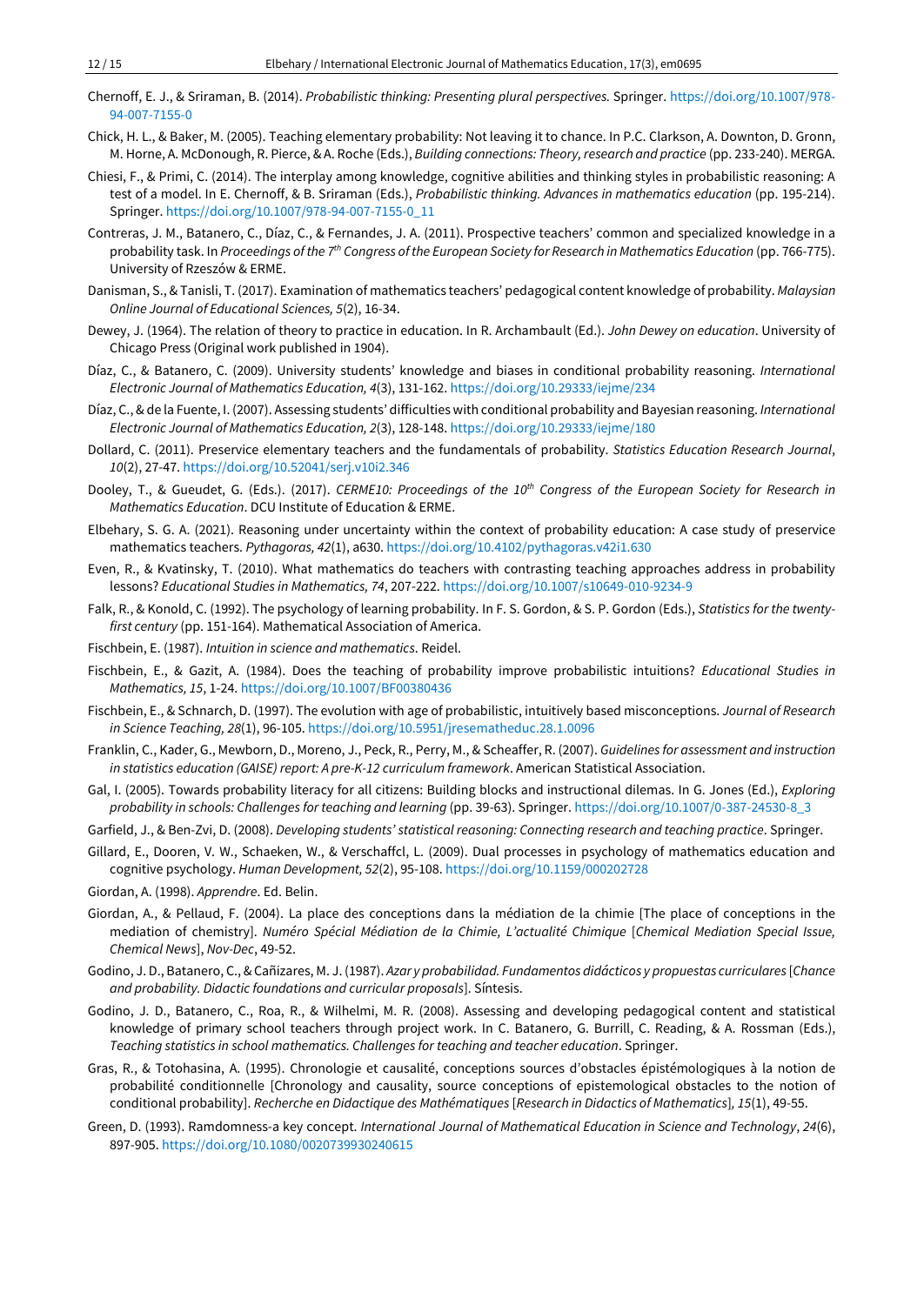- Grenon, V., Larose, F., Bourque, J., & Bédard, J. (2010). The impact of using pupils' daily social practices as well as computerized simulators as a teaching medium on motivation and knowledge construction regarding probabilities among high school pupils. In C. Reading (Ed.), *Data and context in statistics education: Towards an evidence-based* society. International Statistical Institute.
- Gusmão, T., Santana, E., Cazorla, I., & Cajaraville, J. (2010). A semiotic analysis of "mônica's random walk": Activity to teach basic concepts of probability. In C. Reading (Ed.), *Data and context in statistics education: Towards an evidence-based society*. International Statistical Institute.
- Hacking, I. (1975). *The emergence of probability*. Cambridge University Press.
- Heitele, D. (1975). An epistemological view on fundamental stochastic ideas. *Educational Studies in Mathematics, 6*(2), 187-205. <https://doi.org/10.1007/BF00302543>
- Hokor, E. K. (2020). Pre-service teachers' probabilistic reasoning in constructivist classroom. *Pedagogical Research, 5*(2), em0053. <https://doi.org/10.29333/pr/7838>
- Hurrell, D. P. (2013). What teachers need to know to teach mathematics: An argument for a reconceptualized model. *Australian Journal of Teacher Education, 38*(11), 54-64. <https://doi.org/10.14221/ajte.2013v38n11.3>
- Jones, G. A., Langrall, C. W., & Mooney, E. S. (2007). Research in probability: Responding to classroom realities. In F. K. Lester (Ed.), The second handbook of research on mathematics teaching and learning: A project of the National Council of Teachers of *Mathematics* (pp. 909-955). Age Publishing.
- Kaiser, G., Blömeke, S., König, J., Busse, A., Döhrmann, M., & Hoth, J. (2017). Professional competencies of (prospective) mathematics teachers-Cognitive versus situated approaches. *Educational Studies in Mathematics, 94*(2), 161-182. <https://doi.org/10.1007/s10649-016-9724-5>
- Kapadia, R., & Borovcnik, M. (2010). Reviewing and promoting research in probability education electronically . In C. Reading (Ed.), *Data and context in statistics education: Towards an evidence-based* society. International Statistical Institute.
- Kataoka, V. Y., Souza, A. A., Oliveira, A. C. S., Fernandes, F. M. O., Paranaíba, P. F., & Oliveira, M. S. (2008). Probability teaching in Brazilian basic education: Evaluation and intervention. In *Proceedings of the 11th International Congress on Mathematical Education*.
- Kataoka, V. Y., Trevethan, H. M. H., & Silva, C. B. (2010). Independence of events: An analysis of knowledge level in different groups of students. In C. Reading (Ed.), *Data and context in statistics education: Towards an evidence-based* society. International Statistical Institute.
- Kazak, S., & Pratt, D. (2017). Pre-service mathematics teachers' use of probability models in making informal inferences about a chance game. *Statistics Education Research Journal, 16*(2), 287-304. <https://doi.org/10.52041/serj.v16i2.193>
- Kazima, M. (2007). Malawian students meaning for probability vocabulary. *Educational Studies in Mathematics, 64*(2), 169-189. <https://doi.org/10.1007/s10649-006-9032-6>
- Kleickmann, T., Richter, D., Kunter, M., Elsner, J., Besser, M., Krauss, S., & Baumert, J. (2013). Teachers' content knowledge and pedagogical content knowledge: The role of structural differences in teacher education. *Journal of Teacher Education, 64*(1), 90-106. <https://doi.org/10.1177/0022487112460398>
- Konold, C. (1989). Informal conceptions of probability. *Cognition and Instruction, 6*(1), 59-98. [https://doi.org/10.1207/s1532690xci0601\\_3](https://doi.org/10.1207/s1532690xci0601_3)
- Konold, C. (1991). Understanding student's beliefs about probability. In E. V. Glasersfeld (Eds.), *Radical constructivism in mathematics education* (pp. 139-156). Kluwer Academic Publishers. [https://doi.org/10.1007/0-306-47201-5\\_7](https://doi.org/10.1007/0-306-47201-5_7)
- Konold, C., Pollatsek, A.,Well, A., Lohmeier, J., &Lipson, A.(1993). Inconsistencies in students' reasoning about probability. *Journal for Research in Mathematics Education, 24*(5), 392-414. <https://doi.org/10.5951/jresematheduc.24.5.0392>
- Krainer, K., & Llinares, S. (2010). Mathematics teacher education. In P. Peterson, E. Baker, & B. McGaw (Eds.), *International encyclopedia of education* (pp. 702-705). Elsevier. <https://doi.org/10.1016/B978-0-08-044894-7.00680-1>
- Kunter, M., T. Kleickmann, U. Klusmann, & Richter, D. (2013). The development of tachers' professional competence. In M. Kunter, J. Baumert, W. Blum, U. Klusmann, S. Krauss, & M. Neubrand (Eds.), *Cognitive activation in the mathematics classroom and professional competence of teachers* (pp. 63-77). Springer. [https://doi.org/10.1007/978-1-4614-5149-5\\_4](https://doi.org/10.1007/978-1-4614-5149-5_4)
- Kvatinsky, T., & Even, R. (2002). Framework for teacher knowledge and understanding about probability. In B. Phillips (Ed.), *Proceedings of the 6 th International Conference on Teaching Statistics.* International Statistical Institute.
- Lecoutre, M. P. (1992). Cognitive models and problem spaces in "purely random" situations. *Educational Studies in Mathematics*, *23*, 557-568. <https://doi.org/10.1007/BF00540060>
- Li, J., & Wisenbaker, J. M. (2008). Research and developments in the teaching and learning of probability and statistics. In M. Niss, & E. Emborg (Eds.), *Proceedings of the 10th International Congress on Mathematical Education*. Roskilde University.
- Liberman, V., & Tversky, A. (1996). *Critical thinking (in Hebrew)*. The Open University of Israel.
- Lindley, D. (1994). Foundations. In G. Wright, & P. Ayton (Eds.), *Subjective probability* (pp. 3-15). John Wiley & Sons.
- Lopez, V., & Whitehead, D. (2013). Sampling data and data collection in qualitative research. In Z. Schneider, D. Whitehead, G. LoBiondo-Wood, & J. Habe (Eds.), *Nursing and midwifery research: Methods and critical appraisal for evidence-based practice* (pp. 124-140). Elsevier.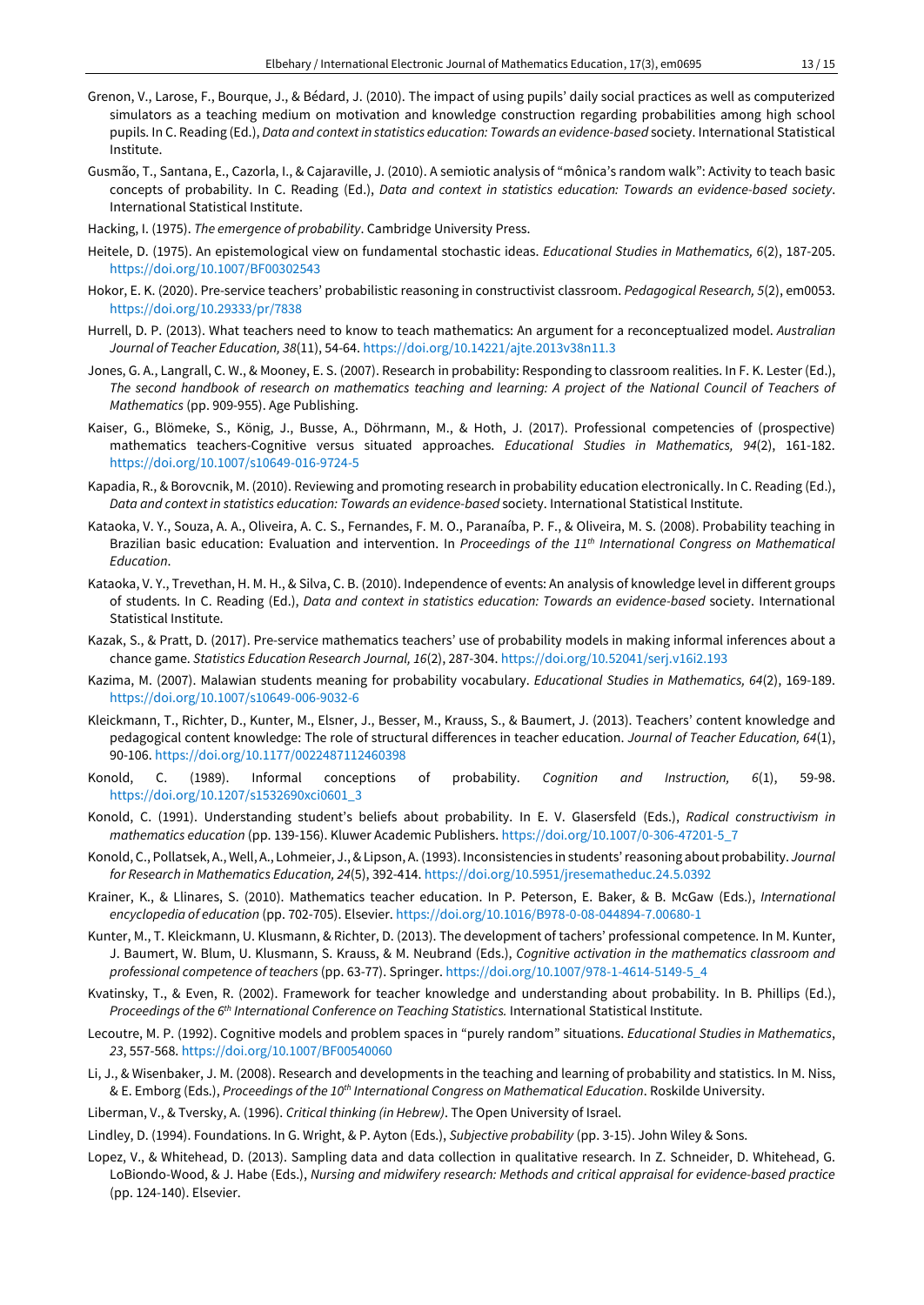- Lysoe, K. O. (2008). Strengths and limitations of informal conceptions in introductory probability courses for future lower secondary teachers. In *Proceedings of the 11th International Congress on Mathematical Education*. Monterrey, México.
- Marks, R. (1990). Pedagogical content knowledge: From a mathematical case to a modified conception. *Journal of Teacher Education, 41*(3), 3-11. <https://doi.org/10.1177/002248719004100302>
- Martignon, L. (2014). Fostering children's probabilistic reasoning and first elements of risk evaluation. In E. J. Chernoff, & B. Sriraman (Eds.), *Probabilistic thinking, presenting plural perspectives* (pp. 149-160). Springer. [https://doi.org/10.1007/978-94-](https://doi.org/10.1007/978-94-007-7155-0_9) [007-7155-0\\_9](https://doi.org/10.1007/978-94-007-7155-0_9)
- Nacarato, A. M., &Grando, R. C.(2014). The role of language in building probabilistic thinking. *Statistics EducationResearch Journal*, *13*(2), 93-103. <https://doi.org/10.52041/serj.v13i2.283>
- NCTM. (2000). Principles and standards for school mathematics. *National Council of Teachers of Mathematics*. <https://www.nctm.org/standards/>
- Nisbett, R. E., Krantz, D. H., Jepson, C., & Kunda, Z. (1983). The use of statistical heuristics in everyday inductive reasoning. *Psychological Review, 90*(4), 339-363. <https://doi.org/10.1037/0033-295X.90.4.339>
- Otani, H., Fukuda, H., Tagashira, K., & Iwasaki, H. (2018). Effects of statistical words on the way students view data. In M. A. Sorto, A. White, & L. Guyot (Eds.), *Looking back, looking forward.* International Statistical Institute.
- Papaieronymou, I. (2009). Recommended knowledge of probability for secondary mathematics teachers. In *Proceedings of the 6 th Congress of the European Society for Research in Mathematics Education.* Lyon, France.
- Paul, M., & Hlanganipai, N. (2014). The nature of misconceptions and cognitive obstacles faced by secondary school mathematics students in understanding probability: A case study of selected Polokwane secondary schools. *Mathematical Journal of Social Sciences, 5*(8), 446-455.
- PCMI. (2017). The importance of teaching probability. *Park City Mathematics Institute*. <https://projects.ias.edu/pcmi/hstp/sum2017/int/briefs/ImportanceofTeachingProbability.pdf>
- Pfannkuch, M. (2011). The role of context in developing informal statistical inferential reasoning: A classroom study. *Mathematical Thinking and Learning, 13*(1-2), 27-46. <https://doi.org/10.1080/10986065.2011.538302>
- Pfannkuch, M., & Wild, C. (2004). Towards an understanding of statistical thinking. In D. Ben-Zvi, & J. Garfield (Eds.), *The challenge of developing statistical literacy, reasoning, and thinking* (pp. 17-46). Kluwer Academic Publishers. [https://doi.org/10.1007/1-](https://doi.org/10.1007/1-4020-2278-6_2) [4020-2278-6\\_2](https://doi.org/10.1007/1-4020-2278-6_2)
- Pratt, D. (2005). How do teachers foster students' understanding of empirical and theoretical probability? In G. A. Jones (Ed.), *Exploring probability in school: Challenges for teaching a learning* (pp. 171-189). Kluwer Academic Publishers. [https://doi.org/10.1007/0-387-24530-8\\_8](https://doi.org/10.1007/0-387-24530-8_8)
- Prodromou, T. (2012). Connecting experimental probability and theoretical probability. *ZDM-The International Journal on Mathematics Education, 44*(7), 855-868. <https://doi.org/10.1007/s11858-012-0469-z>
- Savard, A. (2010). *Simulating the risk without gambling: Can student conceptions generate criticalthinking about probability?* [Paper presentation]. The International Conference on Teaching Statistic. Ljubljana, Slovenia.
- Savard, A. (2014). Developing probabilistic thinking: What about people's conceptions? In E. J. Chernoff, & B. Sriraman (Eds.), *Probabilistic thinking: Presenting plural perspectives* (pp. 283-298). Springer. [https://doi.org/10.1007/978-94-007-7155-0\\_15](https://doi.org/10.1007/978-94-007-7155-0_15)
- Sharma, S. (2016). Probability from a socio-cultural perspective. *Statistics Education Research Journal, 15*(2),126-144. <https://doi.org/10.52041/serj.v15i2.244>
- Shaughnessy, J. M. (1977). Misconceptions of probability: An experiment with a small group, activitybased, model building approach to introductory probability at the college level. *Educational Studies in Mathematics, 8*, 295-316. <https://doi.org/10.1007/BF00385927>
- Shaughnessy, J. M. (1992). Research in probability and statistics: Reflections and directions. In D. A. Grouws (Eds.), *Handbook of research on mathematics teaching and learning* (pp. 465-494). Macmillan.
- Shulman, L. (1986). Those who understand: Knowledge growth in teaching. *Educational Researcher, 15*(2), 4-14. <https://doi.org/10.3102/0013189X015002004>
- Shulman, L. (1987). Knowledge and teaching: Foundations of the new reform. *Harvard Educational Review, 57*(1), 1-22. <https://doi.org/10.17763/haer.57.1.j463w79r56455411>
- Skoumpourdi, C., & Kalavassis, F. (2003). *Didactic materials used in probabilistic activities* [Paper presentation]. The CIEAEM 55. Poland.
- Smith, J. P., diSessa, A. A., & Roschelle, J. (1993). Misconceptions reconceived: A constructivist analysis of knowledge in transition. *The Journal of the Learning Sciences, 3*(2), 115-163. [https://doi.org/10.1207/s15327809jls0302\\_1](https://doi.org/10.1207/s15327809jls0302_1)
- Stohl, H. (2005). Probability in teacher education and development. In G. A. Jones (Ed.), *Exploring probability in school* (pp. 345- 366). Springer. [https://doi.org/10.1007/0-387-24530-8\\_15](https://doi.org/10.1007/0-387-24530-8_15)
- Theis, L., & Savard, A. (2010). Linking probability to real-world situations: How do teachers make use ofthe mathematical potential of simulations programs? In C. Reading (Ed.), *Data and context in statistics education: Towards an evidence-based society*. International Statistical Institute.